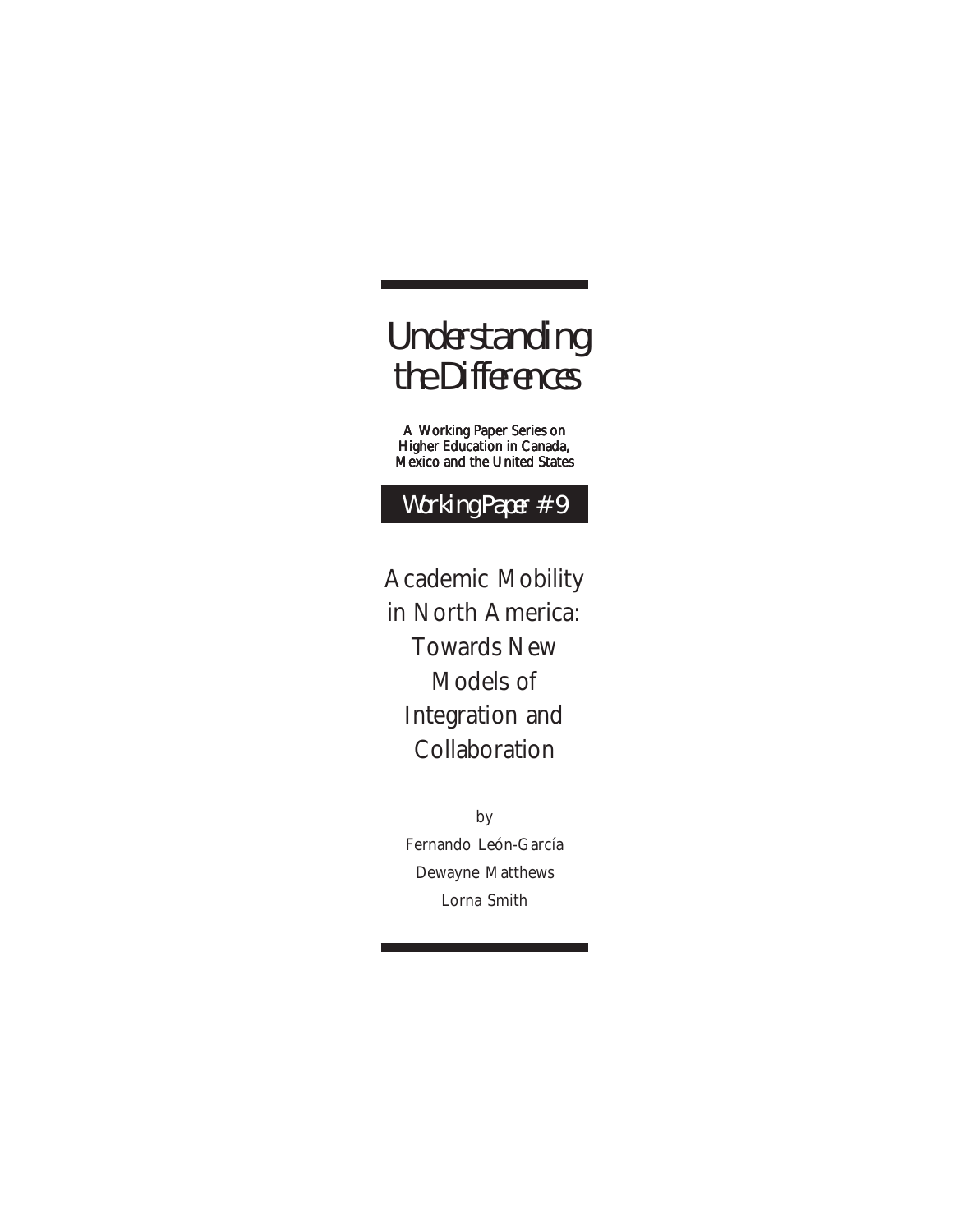#### **Western Interstate Commission for Higher Education**

The Western Interstate Commission for Higher Education (WICHE) is a public interstate agency established to promote and to facilitate resource sharing, collaboration, and cooperative planning among the western states and their colleges and universities. Member and affiliate states include Alaska, Arizona, California, Colorado, Hawaii, Idaho, Montana, Nevada, New Mexico, North Dakota, Oregon, South Dakota, Utah, Washington, and Wyoming.

In 1993, WICHE, working in partnership with the Mexican Association for International Education (AMPEI), developed the U.S.-Mexico Educational Interchange Project to facilitate educational interchange and the sharing of resources across the western region of the U.S. and with Mexico. In 1995, the project began a trinational focus which includes Canada, with the goal of fostering educational collaboration across North America. In 1997, the project changed its name to the "Consortium for North American Higher Education Collaboration" (CONAHEC). The "Understanding the Differences" series was developed as a resource for the initiative and was created under the direction of WICHE's Constituent Relations and Communications and Policy and Information Units. CONAHEC's Web site is located at http://conahec.org.

Funding for the working paper series was provided by The Ford Foundation. Publications in the series include:

- Working Paper #1: *Policy Approaches to Evaluation and Incentive Funding in U.S. and Mexican Higher Education* (Publication Number 2A261)
- Working Paper #2: *Higher Education Faculty in Mexico and the United States: Characteristics and Policy Issues* (Publication Number 2A262)
- Working Paper #3: *The Educational Systems of Mexico and the United States: Prospects for Reform and Collaboration* (Publication Number 2A263)
- Working Paper #4: *Higher Education's Responsiveness in Mexico and the United States to a New Economy and the Impacts of NAFTA* (Publication Number 2A264)
- Working Paper #5: *The Role of Technology in Higher Education in North America: Policy Implications* (Publication Number 2A291)
- Working Paper #6: *A Region in Transition: The U.S.-Mexico Borderlands and the Role of Higher Education* (Publication Number 2A305)
- Working Paper #7: *Teaming Up: Higher Education-Business Partnerships and Alliances in North America* (Publication Number 2A307)
- Working Paper #8: *The Vancouver Communiqué Revisited: An Assessment* (Publication Number 2A315)
- Working Paper #9: *Academic Mobility in North America: Towards New Models of Integration and Collaboration*  (Publication Number 2A329)
- Working Paper #10: *At a Crossroads: Access to Higher Education in North America* (Publication Number 2A332)
- Binational Comparative report: *Understanding the Differences: An Essay on Higher Education in Mexico and the United States* (Publication Number 2A265)
- Trinational Comparative Report: *Within and Across Borders: Higher Education in Mexico, Canada, and the United States* (Publication Number 2A337)

Copies of the working papers are available through the WICHE Publications Office at the address below; via voice mail at (303) 541-0290; via fax at (303) 541-0291; or via WICHE's Web site. Price per paper is \$8.00 plus \$4.00 for postage and handling (within the U.S.). Please contact the publications office directly for international postage rates.

Published October 1999 by the Western Interstate Commission for Higher Education P.O. Box 9752 Boulder, Colorado 80301-9752 USA Telephone: (303) 541-0200 *http://www.wiche.edu*

*An Affirmative Action/Equal Opportunity Employer* Printed in the United States of America Publication Number (English version): 2A329 Publication Number (versión español): 2A330 Publication Number (version française): 2A331 3988005401:3C:1099:WICHE: (2A329)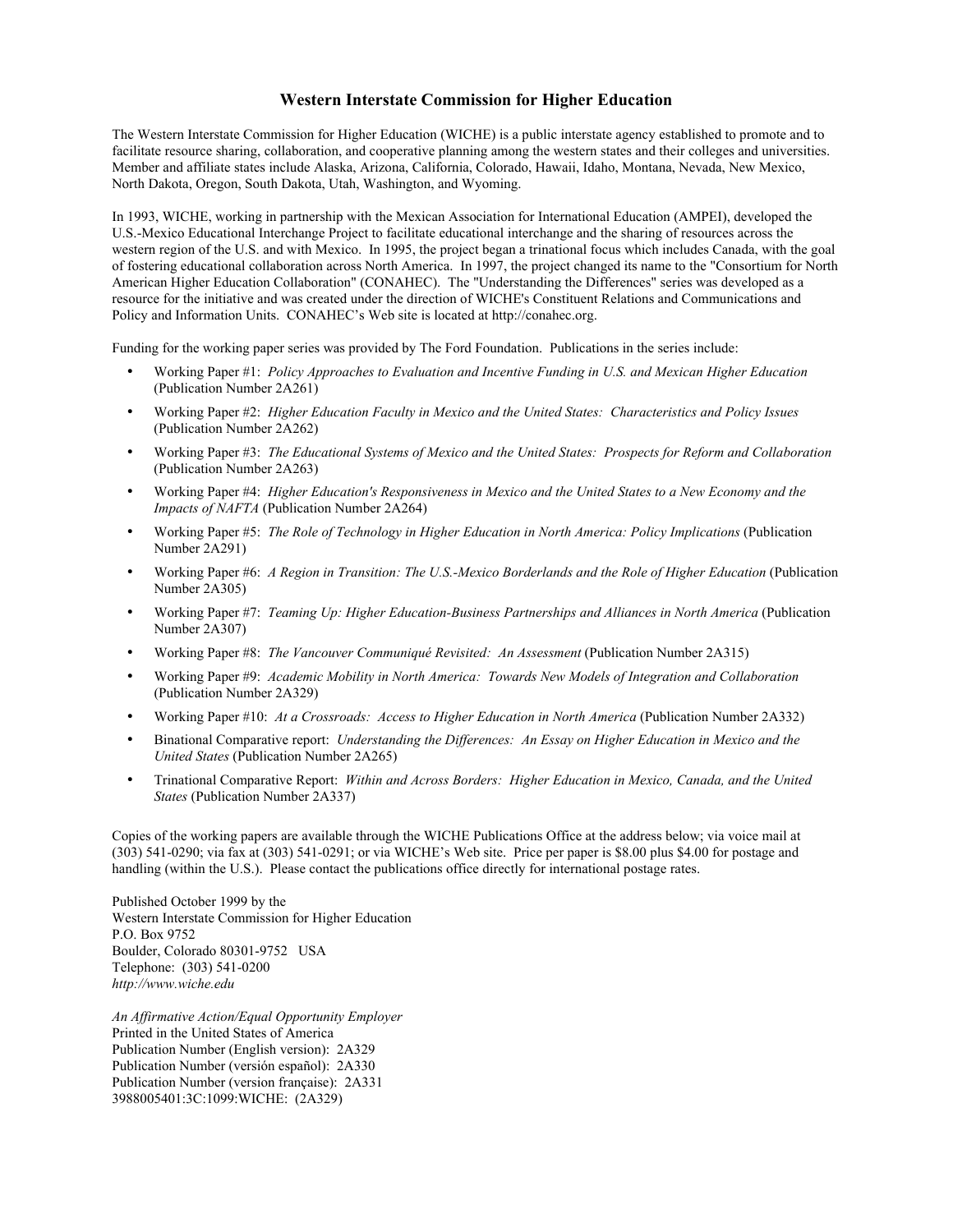#### CONSORTIUM FOR NORTH AMERICAN HIGHER EDUCA T ION C O LLABORA T ION

http://conahec.org

"UNDERSTANDING THE DIFFERENCES" A WORKING PAPER SERIES ON HIGHER EDUCATION IN MEXICO, CANADA, AND THE UNITED STATES

WORKING PAPER NO. 9

# ACADEMIC MOBILITY IN NORTH AMERICA: TOWARDS NEW MODELS OF INTEGRATION AND COLLABORATION

BY

FERNANDO LEÓN-GARCÍA DEWAYNE MATTHEWS LORNA SMITH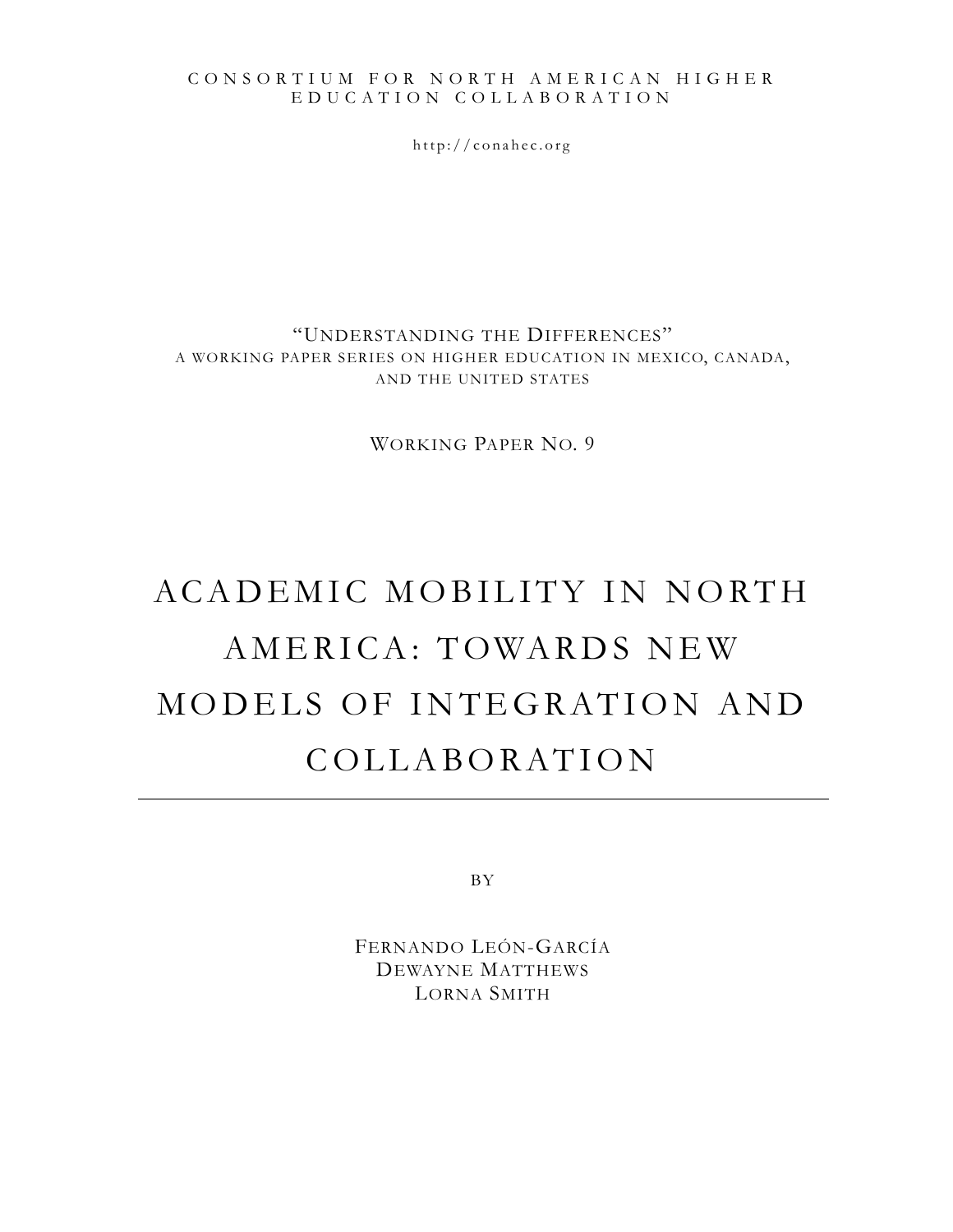## TABLE OF CONTENTS

| $\label{prop:1} \text{Introduction} \begin{minipage}{0.9\linewidth} \text{Introduction} \end{minipage}$ |  |
|---------------------------------------------------------------------------------------------------------|--|
|                                                                                                         |  |
|                                                                                                         |  |
|                                                                                                         |  |
|                                                                                                         |  |
|                                                                                                         |  |
|                                                                                                         |  |
|                                                                                                         |  |
|                                                                                                         |  |
|                                                                                                         |  |
|                                                                                                         |  |
|                                                                                                         |  |
|                                                                                                         |  |
|                                                                                                         |  |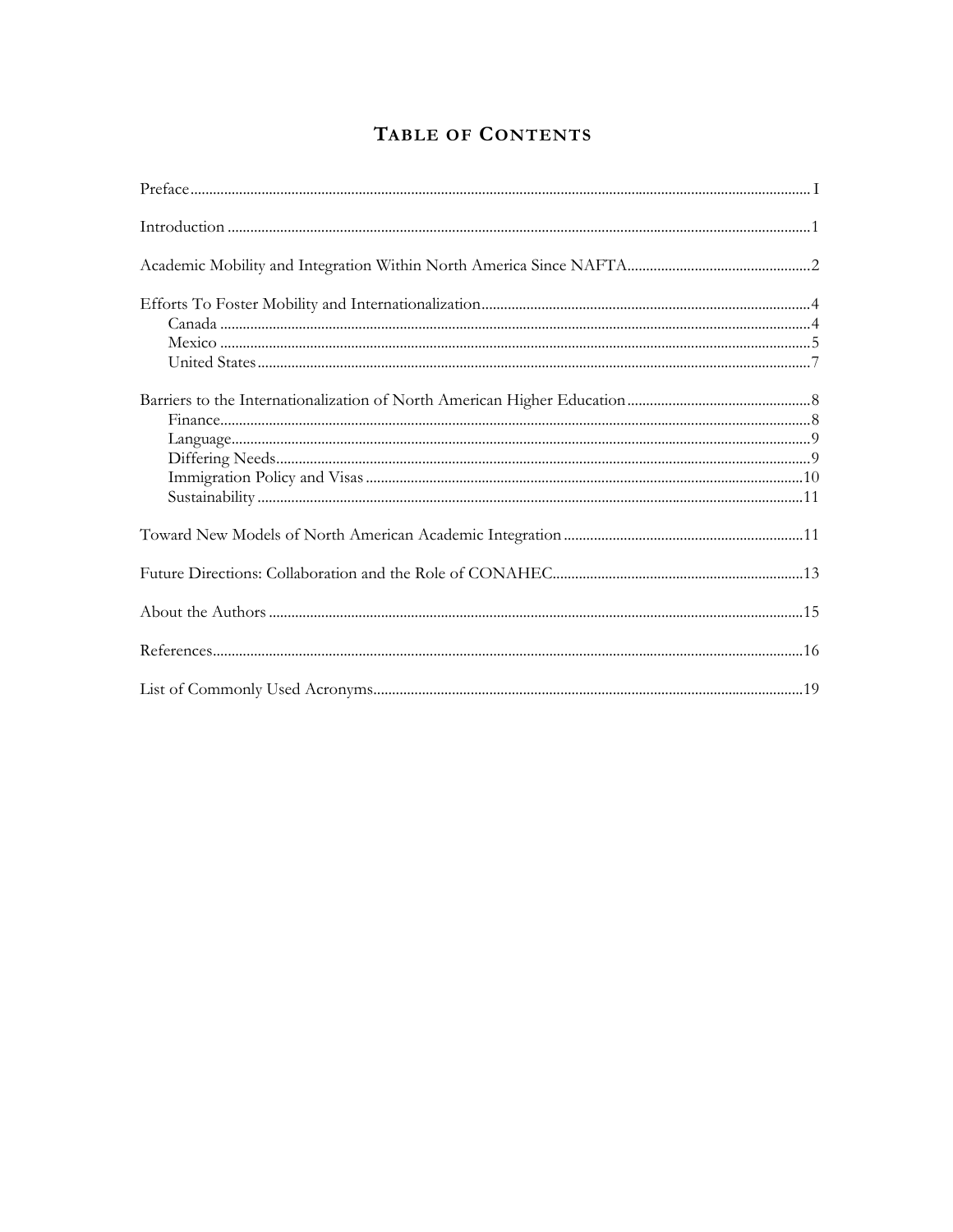#### PREFACE

While regional trends in North America, especially the North American Free Trade Agreement are moving rapidly and strongly toward greater integration of the economies of Canada, Mexico, and the United States, important issues that need to be addressed in higher education have for the most part been overlooked. CONAHEC (the Consortium for North American Higher Education Collaboration) has attempted to fill some of the gaps in information, analysis, and discussion with a research series comparing various aspects of higher education in Canada, Mexico and the United States.

Perhaps the most important, and certainly the most visible, aspect of the internationalization of higher education in North America is mobility of students and faculty. This paper describes the present state of academic mobility in each country since the signing of NAFTA. It then analyzes the efforts made thus far to foster mobility and the barriers we have encountered in doing so. Finally, it suggests new models of academic integration that would begin to move toward true partnerships encompassing the higher education systems of Canada, Mexico, and the United States. The greater integration of higher education in North America would assist us in shifting NAFTA from what has been largely an economic trade partnership to encompass all areas that are critical to our societies' development and prosperity, particularly education.

Academic Mobility in North America: Towards New Models of Integration and Collaboration is the ninth in a series of reports that analyze educational practice and policy in Canada, the United States, and Mexico. Its authors are Lorna Smith of Mount Royal College, Canada; Fernando León-García of CETYS, Mexico; and Dewayne Matthews of the Western Interstate Commission for Higher Education, United States. The CONAHEC series of reports, entitled *Understanding the Differences*, was initiated in 1994 to highlight both the differences and similarities between the higher education systems of North America. It was undertaken with the encouragement of two officers of The Ford Foundation: Norman Collins, the former Representative for the Office for Mexico and Central America; and Alison Bernstein, Vice President of Education, Arts, and Culture. WICHE and CONAHEC hope that this series will foster improved understanding of significant higher education issues in Canada, Mexico, and the United States, promote meaningful discussions among higher education leaders and policymakers, and lead to new cooperative efforts to increase educational opportunities across North America.

The series includes:

- *Understanding the Differences: An Essay on Higher Education in Mexico and the United States* by Judith I. Gill and Lilian Alvarez de Testa.
- *Working Paper #1: Policy Approaches to Evaluation and Incentive Funding in U.S. and Mexican Higher Education* by Peter Ewell and Rollin Kent.
- *Working Paper #2: Higher Education Faculty in Mexico and the United States: Characteristics and Policy Issues* by Cheryl Lovell and Dolores Sánchez Soler.
- *Working Paper #3: The Educational Systems of Mexico and the United States: Prospects for Reform and Collaboration* by JoAnn Canales, Leticia Calzada Gómez and Néllyda Villanueva.
- *Working Paper #4: Higher Education's Responsiveness in Mexico and the United States to a New Economy and the Impacts of NAFTA* by Elizabeth Santillanez.
- *Working Paper #5: The Role of Technology in Higher Education in North America: Policy Implications* by Glen Farrell, Sally Johnstone, and Patricio López del Puerto.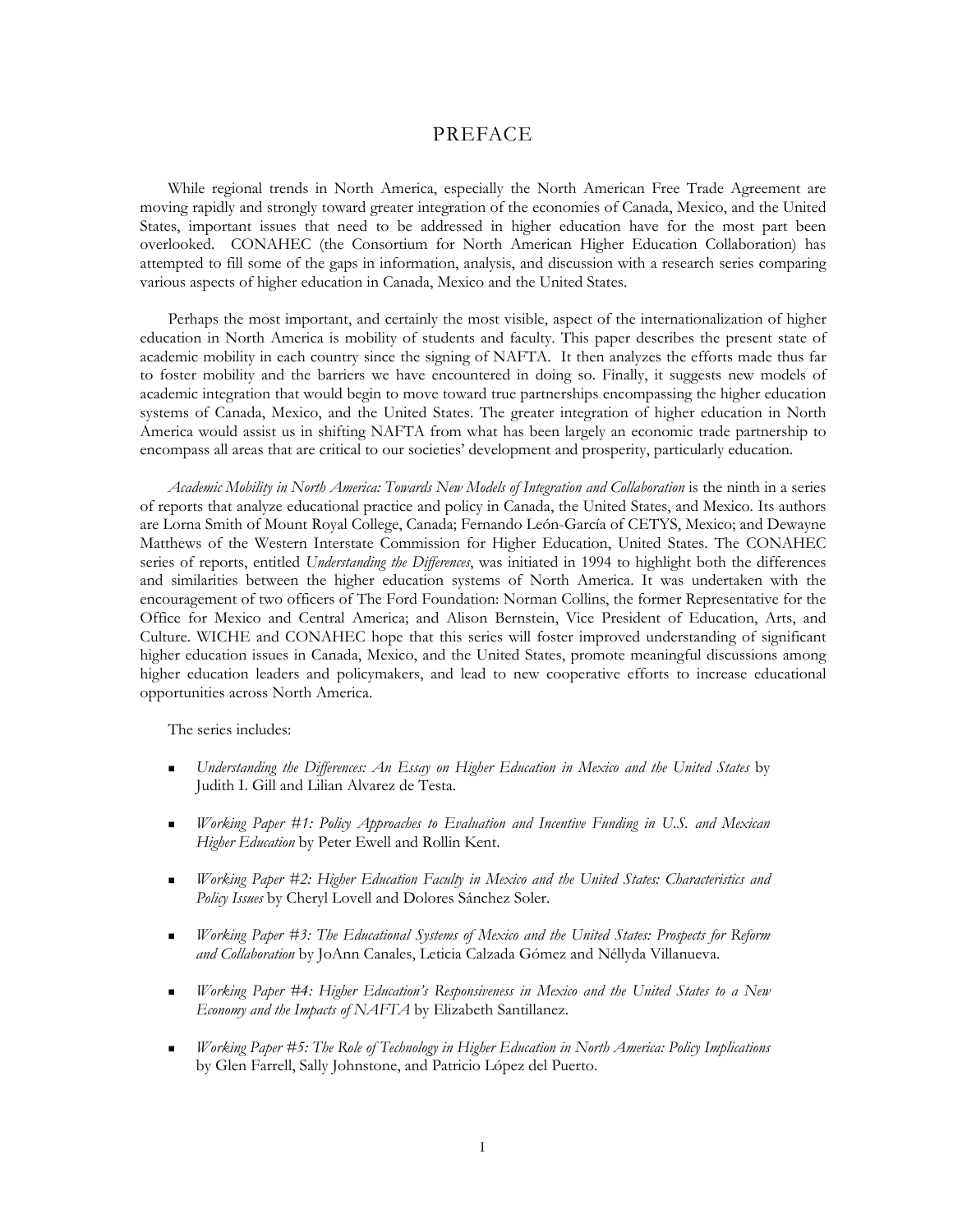- *Working Paper #6: The BORDER PACT REPORT: A Region in Transition: The U.S.-Mexico Borderlands and the Role of Higher Education* by Beatriz Calvo Pontón, Paul Ganster, Fernando León-García, and Francisco Marmolejo.
- *Working Paper #7: Teaming Up: Higher Education-Business Partnerships and Alliances in North America* by Guillermo Fernández de la Garza, Bertha Landrum, and Barbara Samuels.
- *Working Paper #8: The Vancouver Communiqué Revisited: An Assessment* by John Mallea, Salvador Malo and Dell Pendergrast.
- *Within and Across Borders: Higher Education in Canada, Mexico and the United States* by John S. Levin.
- *Working Paper #10: At a Crossroads: Access to Higher Education in North America* by Rodney Clifton, Richard Jonsen, Luis Llorens Baez, and Manuel Ortiz.

*Academic Mobility in North America: Towards New Models of Integration and Collaboration* was written to serve as a basis for the discussions at CONAHEC's October 27-29, 1999 Sixth Annual North American Higher Education Conference, hosted by the Universidad Veracruzana. The conference is entitled *Academic and Professional Mobility in North America and Beyond: Fulfilling the Promise.*

We would like to thank the members of the 1999 Planning Committee for their many insights that helped form this paper. They include Don Alper, Víctor Arredondo, Franck Biancheri, Sally Brown, Jocelyne Gacel, Augie Gallego, Madeleine Green, Jaime Gutiérrez, Olga Hernández-Limón, Stella Hryniuk, Dewayne Matthews, Ricardo Mercado, Dolores Sánchez Soler, Walter Uegama, and Thomas Wood.

We also thank Francisco Marmolejo for managing the project, Margo Schultz for her editorial assistance and coordination of the authors and translators, Debby Jang for graphics support, Laurie Klusman for her assistance in the layout of the final manuscripts, and special thanks to Mary George for her valuable editorial services.

WICHE and CONAHEC thank Alison Bernstein, Janice Petrovich, Pablo Farías and Jorge Balan of The Ford Foundation for their generous support of CONAHEC and for their recognition of the importance of policy studies in North American higher education.

And, of course, we thank the trinational team of authors of this working paper who freely gave of their time to share their expertise with others. The authors eagerly worked through differences in perspective and logistical obstacles in the spirit of true cross-border cooperation and exchange, as should characterize a project of this nature. We hope their efforts will inspire other researchers to pursue future North American collaboration.

September 1999

David A. Longanecker Francisco J. Marmolejo Executive Director Executive Director Boulder, Colorado USA University of Arizona

Western Interstate Commission Consortium for North American for Higher Education **Higher Education** Tucson, Arizona USA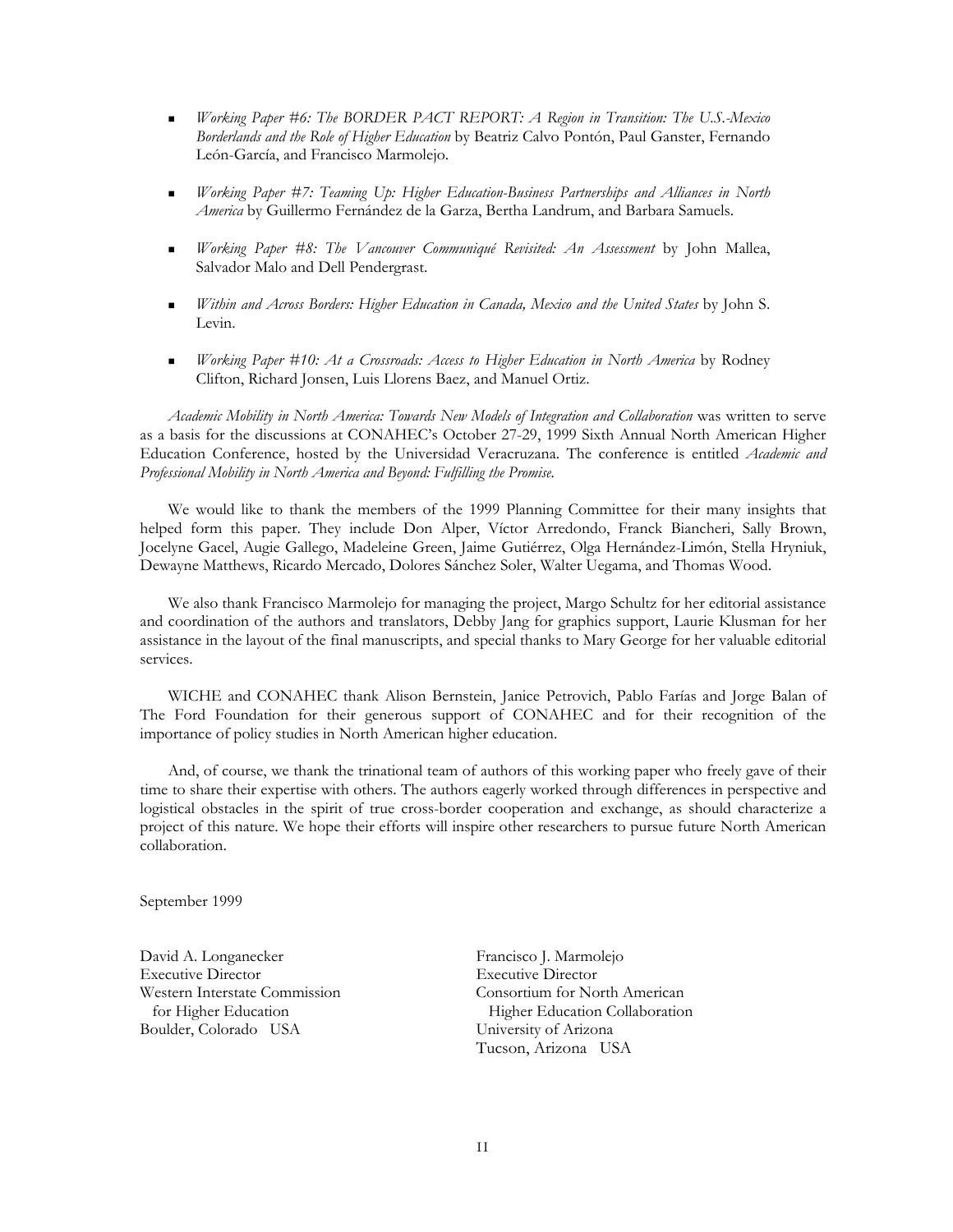#### **INTRODUCTION**

The North American Free Trade Agreement (NAFTA) of 1994 and other international agreements have contributed to growing integration of business, industry and the professions across North American borders. The economic interdependence of Canada, Mexico and the United States is now taken for granted, and trade between the three countries has increased significantly, from \$300 billion USD in 1993 to \$500 billion in 1997. Each of the three countries has a growing awareness of the other two and their roles in North America. However, this growing integration and awareness is not yet fully reflected in North American higher education.

The trend toward North American integration is creating a need for greater institutional and governmental investment in international programs, especially trilateral programs within North America. Indeed, there has been a great deal of activity in this arena, and trends in student and institutional participation are positive. However, there is a need now for deeper, more fundamental cooperation that will require further institutional and governmental commitments. Without such commitments, the current momentum could be easily lost, not least because of the continued reliance on "soft" money that would make international programs vulnerable in an eventual economic downturn.

Until now, most international programs in higher education have promoted academic mobility. There is a need for mobility programs to grow and involve more students and faculty, but the changing international environment is creating a need for cooperation and collaboration beyond simple mobility, especially among the countries of North America. What is now needed is international academic integration. Academic integration includes such initiatives as the joint development of courses and programs, shared faculty appointments, multinational student cohort-based programs, and international delivery of programs via distance education technologies. The strategy that supports academic integration best is active collaboration between higher education institutions and systems.

This paper has five parts. The first discusses the current status of international programs with a focus on North America in Canada, Mexico, and the United States. The second describes some of the current activity in each of the three countries to foster greater internationalization of higher education, especially in North America. The third section addresses the barriers to further internationalization which these efforts face. The fourth describes how more active forms of academic collaboration could promote the greater internationalization of higher education in North America. Finally, the fifth section makes several specific suggestions about how to promote the greater integration of the academic systems of North America, and in particular discusses how organizations such as the Consortium for North American Higher Education Collaboration (CONAHEC) can foster such collaboration.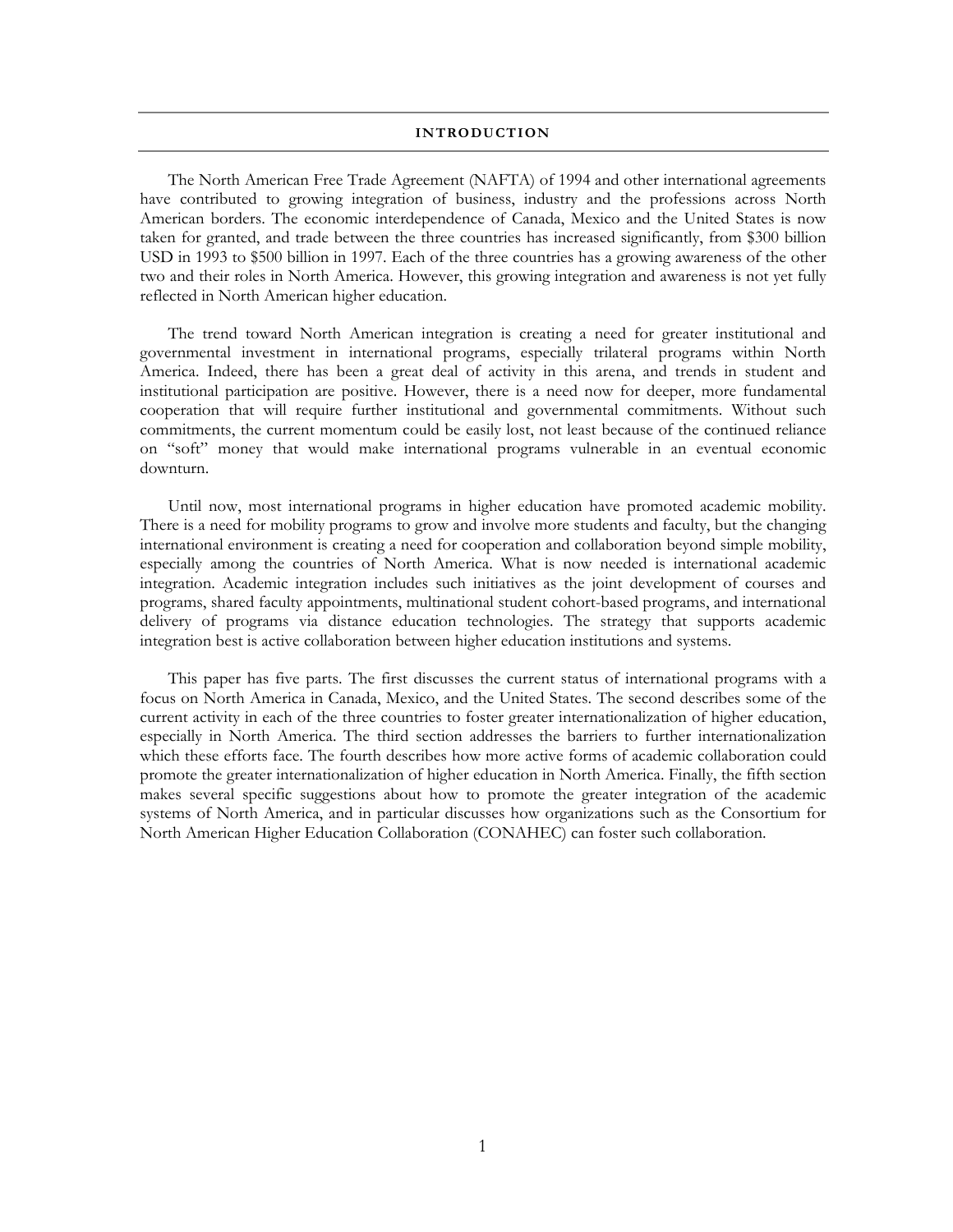#### **ACADEMIC MOBILITY WITHIN NORTH AMERICA SINCE NAFTA**

The primary form of academic mobility within North American is the exchange of students, either through agreements between institutions of higher education, government-supported programs, or individual student choice. With few exceptions, however, student exchange in North America almost always takes place in a bilateral context — resulting in three independent, and very different, relationships. These relationships — between Canada and the United States, the U.S. and Mexico, and Mexico and Canada — each have their own dynamics, trends, issues, and opportunities. While comparable data on international exchanges is not available across the three countries (an issue that should be addressed), available data offers a snapshot of the current status of internationalization and North American student mobility in each country:

 **CANADA** — Canada has traditionally hosted more international students than it has sent abroad. In 1997, some 99,359 foreign students studied in Canada for three months or more (Department of Foreign Affairs and International Trade 1998, 2). That same year, an estimated 27,000 Canadian undergraduates — just over 3 percent of the Canadian students — studied abroad (Kane and Humphries 1999, 13-16).

The U.S. continues to be the major recipient of Canadian students. Of the 27,000 Canadian students estimated to be studying overseas in 1997, about 22,000 were reported to be in the United States. Geographic proximity, the English language, and the ability to get degrees in high-demand fields at prestigious schools drive this phenomenon. Few of these students were part of any organized program; most were self-financed. While traditionally many Canadian students have attended U.S. higher education institutions, few have participated in Mexican programs. Perhaps the most visible change in North American student mobility since NAFTA has been increased mobility between Canada and Mexico. Though there are no data that concretely demonstrate this trend, some information lends it support. For example, North American Mobility Program (NAMP) quotas were overfilled in Canada-Mexico exchanges but not met for Canada-U.S. exchanges.

- **MEXICO** Although the number of Mexican students involved in North American exchanges has been growing significantly, it is still relatively small compared to total student enrollments. In 1997, 9,559 Mexican students were studying in the United States. While this number is an increase of 6.5 percent from the prior year, students from Mexico nevertheless represent only 2 percent of all foreign students in the U.S. (Davis 1999) One tangible change since the enacting of NAFTA is a significant increase in mobility between Mexico and Canada. Between 1991 and 1996, the number of Mexicans studying in the United States grew by 30 percent. But for the same period, the number of Mexican students studying in Canada grew by 134 percent. (Adelman 1999, 31-33) The United States and Canada accounted for 55 percent of all Mexican exchange destinations in 1996 (46 percent to the United States and almost nine percent to Canada) (ANUIES 1998). Likewise, 51 percent of all fellows supported to study abroad by scholarships from the National Council on Science and Technology (CONACYT) were enrolled in Canada or the United States (SEP-CONACYT Newsletter 1998).
- **UNITED STATES** During 1997-98, 9,559 students from Mexico and 22,051 from Canada attended colleges in the United States. Both of these numbers were a decline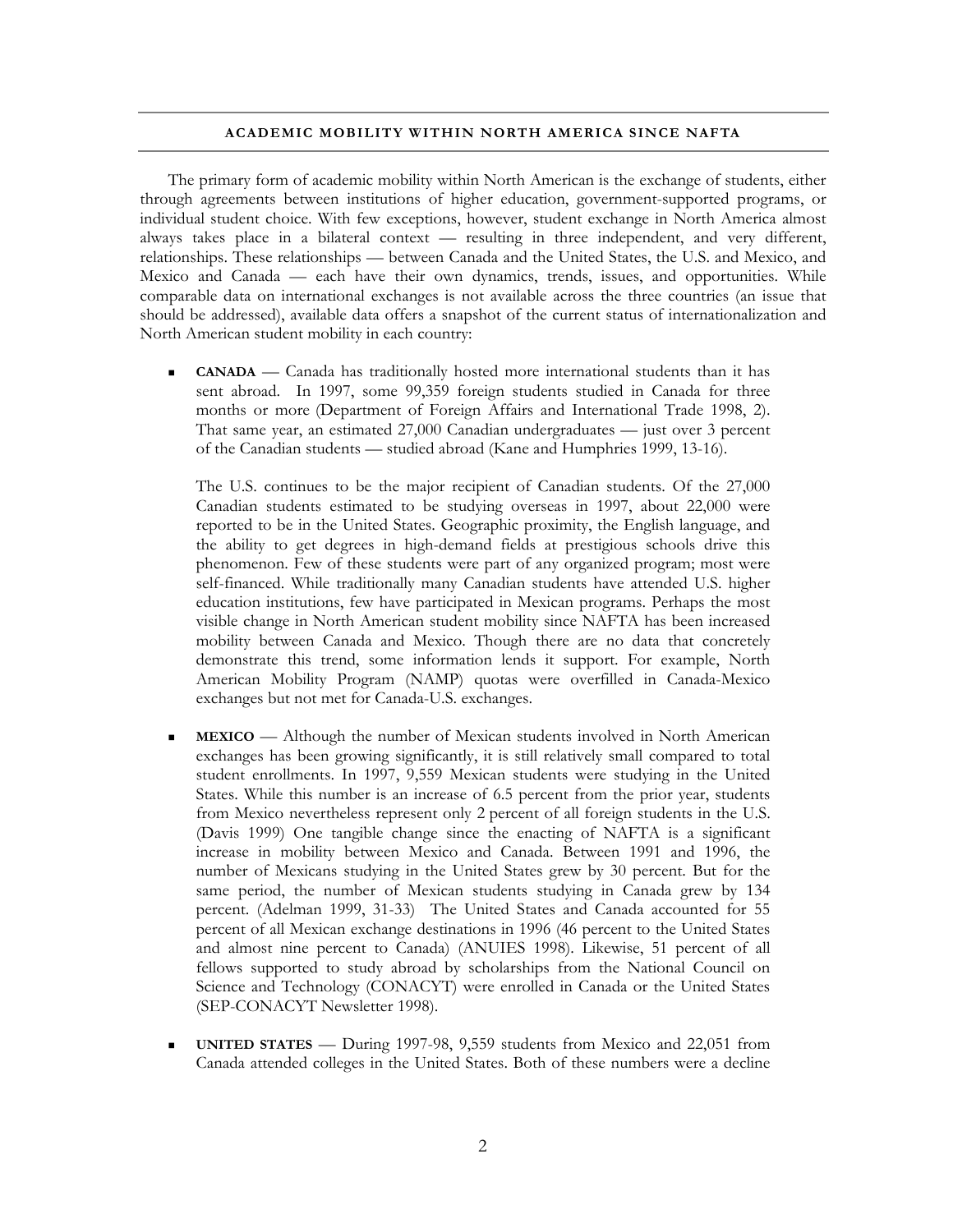from the previous year (Davis 1999). In contrast, Japan, Korea, and China each send more than 40,000 students to the United States, and their numbers are growing by as much as 15 percent a year (Davis 1999). Less than one percent of all U.S. students participated in credit-granting study abroad programs in 1997-98 (Davis 1999). Although the number of U.S. students studying in Mexico grew by 35 percent between 1991 and 1996, only 6,865 students from the United States studied in Mexico in 1997-98, and even fewer studied in Canada. More students from the United States studied in Costa Rica than in Canada (Davis 1999). As one observer put it, "about 1 percent of American undergraduates at four-year colleges take part in study abroad programs. Of those, most go for a semester, take part predominantly in American packaged programs, and have England as the primary destination." (Altbach and deWit 1995)

In spite of these national differences in the rates and patterns of participation in student mobility programs, the situation regarding student mobility in North America is far from bleak. The Institute for International Education's 1997 Survey and Evaluation of North American Higher Education Cooperation is the latest trilateral data available on student mobility programs in North America. It notes that bilateral and trilateral program links among the three countries are on an increasing trend. U.S linkages had tripled between 1990-97 (from 57 to 190), Canadian linkages had increased 10-fold over the same period (from 7 to 73) and Mexican linkages had risen by 30 percent (from 142 to 189) between 1993-97. Still, significant gaps remain. The IIE report notes that respondents to its survey indicated that plans for future linkages were more likely bilateral rather than trilateral, often because of the difficulty of managing trilateral programs (Institute of International Education 1997, 1).

One of the few visible higher education initiatives to result directly from NAFTA that has involved the governments of Canada, Mexico and the United States is the North American Mobility Program (NAMP).[1](#page-8-0) NAMP is a grant competition supported by the three governments to promote student mobility across the three countries. During its first three years, NAMP provided about \$4 million to international collaborations or consortia made up from 28 Canadian, 25 Mexican and 28 U.S. colleges and universities. About 700 students participated. All three countries have announced plans to continue supporting NAMP, which is soliciting another round of proposals this year.

One problem in analyzing the extent and success of North American higher education mobility is the dearth of good data, especially data comparable across the three countries. Data about North American academic mobility are sketchy at best, even contradictory. For instance, the estimates of U.S. students studying in Canada in 1997 published in reports vary from 682 to 7,836. Data are practically non-existent for faculty. The numbers of faculty involved in North American mobility programs is probably minuscule. This is extremely unfortunate since faculty mobility is critical to international programs, which are often sustained by faculty initiatives and relationships.

<span id="page-8-0"></span> <sup>1</sup> In the United States, this trinational government program is referred to as the "North American Mobility Program" or "NAMP". In Canada, it is called the "Program For North American Mobility In Higher Education" or "Le Programme de mobilité nord-américaine en éducation supérieure". In Mexico it is referred to as "El Programa de Movilidad Estudiantil de América del Norte" or (PROMESAN).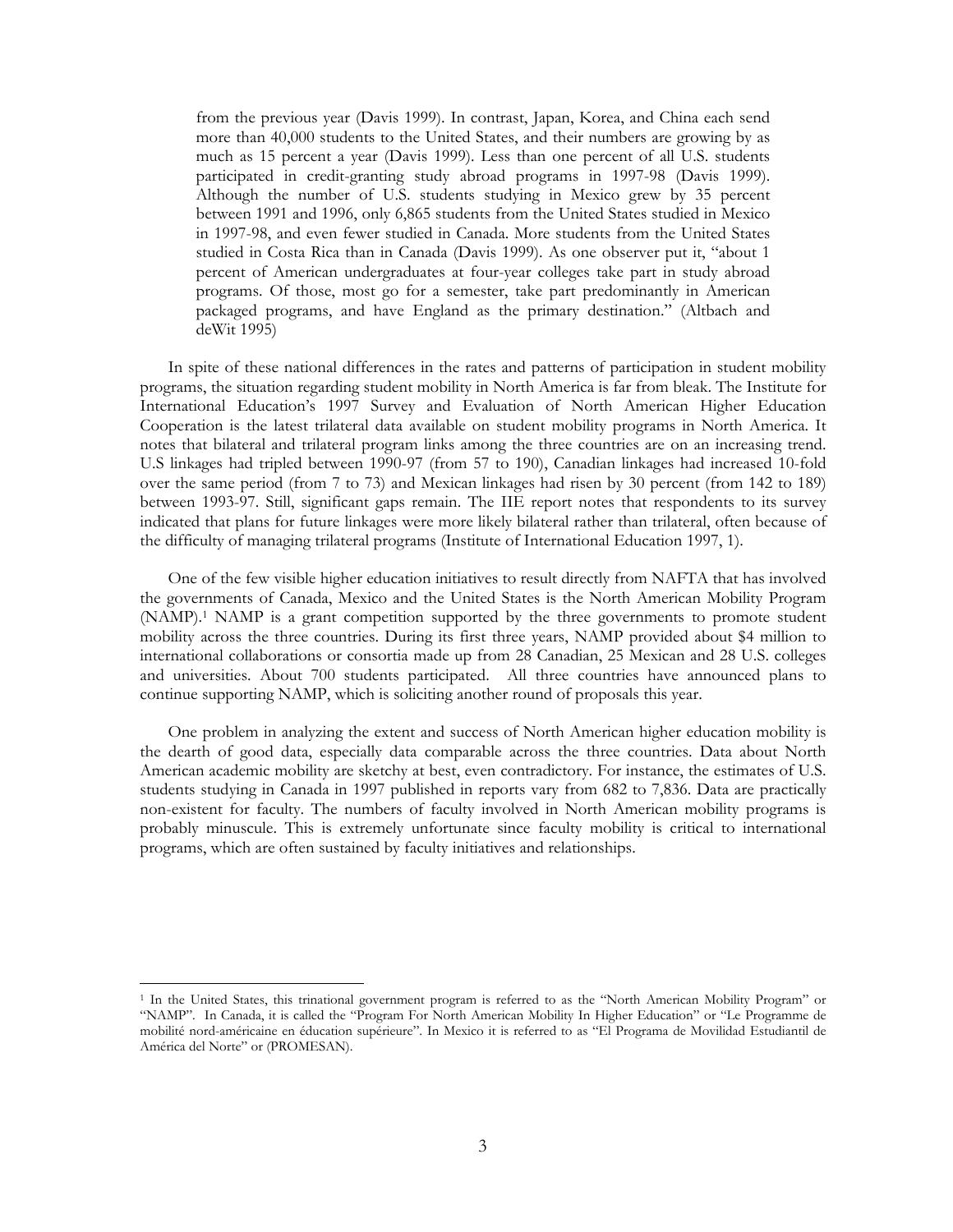#### **EFFORTS TO FOSTER MOBILITY AND INTERNATIONALIZATION**

The North American Mobility Program is the most visible trilaterally organized effort to promote international education among Canada, Mexico and the United States, but is hardly the only initiative targeted to promoting the internationalization of higher education in North America. Because the focus of internationalization efforts has been quite different in each of the three countries, each has its own successes and failures to report. International initiatives have been prevalent at both the national and institutional levels, with considerably less attention paid by provincial and state governments. At the national level, Canada has the most aggressive approach of the three countries to internationalizing its higher education system, with several programs initiated by the federal government. In Mexico and the United States, government and higher education organizations are also maintaining several significant efforts targeting international education. But in the United States, because it has consistently been a destination for hundreds of thousands of foreign students every year, many higher education administrators and government officials falsely believe that U.S. campuses are already internationalized and have become complacent in their efforts to make real changes.

#### **CANADA**

In Canada since the mid-'90s, the internationalization of higher education has been high on the political agenda both nationally and provincially. Canada has come to view its higher education system as an economically valuable resource, an export commodity to be marketed in the same way the country markets wheat, meat, textiles or nickel. In February 1995, when tabling his new Foreign Policy Statement in the House of Commons, the Hon. André Ouellet, then Minister of Foreign Affairs, said:

*Vitality in our cultural, academic and scientific interchange is essential to our success in the new knowledge-based world economy; it is also essential to our growth, prosperity and success nationally. In order to remain competitive, our institutions of higher learning, our students, our future workers need to adapt to a profoundly and constantly changing international labor market, to expose themselves to the new technologies, and to master new knowledge.* 

The Department of Foreign Affairs and International Trade is aggressively marketing Canada's "education industry." A new unit of DFAIT is coordinating the marketing effort along with a new national Education Marketing Advisory Board. Canada Education Centres and similar points of service have opened in more than 20 countries, Canada Education Fairs are held in a variety of countries, and "Study in Canada" CD-ROMs have been distributed around the world.

Much of this effort can be traced to the Trilateral Task Force<sup>2</sup> on North American Higher Education Collaboration, which resulted from the 1992 Wingspread Conference and met from 1993 to 1996. Several key members of this effort are now advisers to the Department of Foreign Affairs and

<span id="page-9-0"></span> <sup>2</sup> The members of the Trilateral Task Force were appointed by the Trilateral Steering Committee as a means to involve stakeholders in higher education and other relevant sectors. The committee was established in 1992 and consists of three highlevel governmental/educational authorities from Mexico (SEP—Secretaría de Educación Pública), Canada (DFAIT— Department of Foreign Affairs and International Trade), and the United States (USIA—United States Information Agency). The committee's role is to coordinate government involvement in the trilateral process.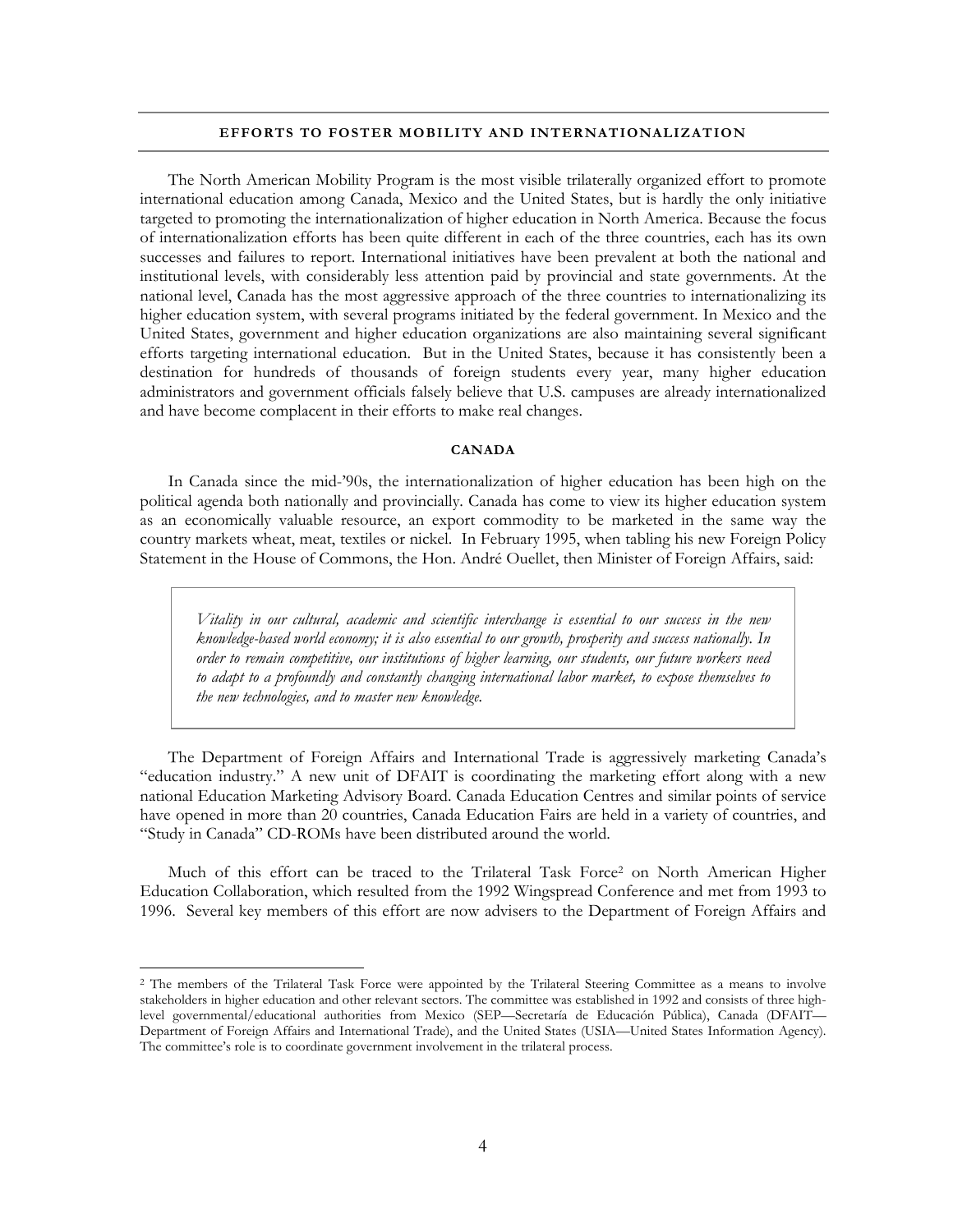International Trade, Human Resources Development Canada, and key ministers who have championed strengthening Canada's role in international education.

Within this overall context of support for internationalization, key Canadian coordinating organizations including the Canadian Bureau for International Education (CBIE), the Association of Universities and Colleges of Canada (AUCC), the Association of Canadian Community Colleges (ACCC), and the World University Services of Canada (WUSC) came together to prepare a significant document for the public and private sector representatives working on this issue. The document, *Turning the Forces of Globalization to our Advantage: An International Learning Strategy for Canada* was released in October 1998. Its concrete targets and measures for academic mobility are precedent-setting. It advocates building upon the successes of the existing North American and European mobility programs by:

- Building a critical mass of human resources in Canada that have knowledge of the political, economic and social landscapes around the world, the ability to work effectively in intercultural environments, and the capacity to communicate in a range of languages;
- Enhancing Canada's capacity to generate and apply new knowledge through international research and technical cooperation; and,
- Making Canada a "partner of choice" with international higher education officials in other countries.

The document proposes several goals, and benchmarks to support these goals. For example, the report suggests that three percent of Canadian undergraduate students (27,000) receive support from "study abroad incentive grants" and international mobility programs; that three percent (2,250) of graduate students a year pursue research abroad with support from scholarships for international graduate study; that one percent (600) of faculty/teachers a year receive "fellowships for internationalization;" that 10 percent (25) of post-secondary institutions set up new academic exchanges and language study programs in areas of strategic interest to Canada with support from new partnership development grants; and that more cooperative projects be established involving consortia of Canadian and foreign post-secondary institutions working on curriculum and public policy (Turning the Forces 1998).

The targets recommended in the document may seem inconsequential, but may be realistic within the Canadian financial and demographic context. If the learning strategy is approved and implemented in a coordinated fashion, it may help to build on the modest successes of NAMP and brighten the promise for better North American mobility and integration.

#### **MEXICO**

After supporting NAMP for the first three years of its pilot phase (1995-1997), there was no competition in 1998, since Mexico decided instead to focus its limited resources on faculty development. Mexico still views academic mobility as important, but perhaps not as strategically important as faculty development. As a result, Mexico has redirected some funds to target the upgrading of faculty credentials, specifically doctoral degrees. Mexico intends to increase the number of faculty with doctorates from 4,000 to 15,000 by 2006 (ANUIES, January-March 1997, 133). Supporting students to study abroad is part of the government strategy to upgrade faculty credentials. More recently, Mexico restored funding for the third round of NAMP and several key figures in the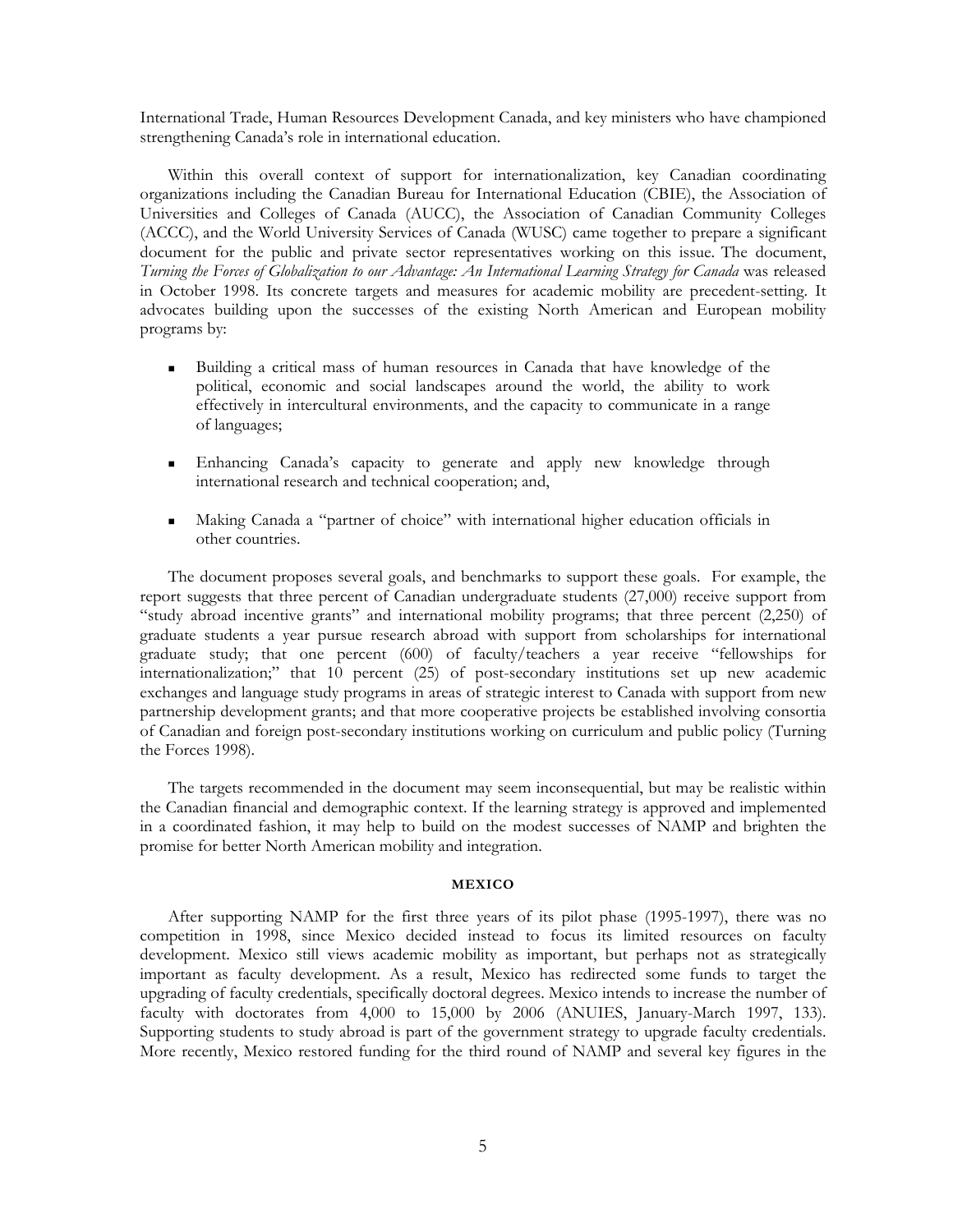Mexican government and higher education system are promoting the international agenda in general and trilateral mobility in particular.

The Mexican National Association of Higher Education Institutions (ANUIES) has been very active in this arena for its 100-plus member institutions, promoting collaboration through umbrella agreements in Canada such as those with the Association of Colleges and Universities of Canada (AUCC) and the Council of Rectors and Principals of Quebec (CREPUQ), and with the American Council on Education (ACE) and the Association Liaison Office (ALO) in the United States. The Mexican Association for International Education (AMPEI) has also played an important role in promoting networking between college and university representatives from Canada, Mexico, and the United States. This networking has resulted in raised consciousness about what it takes to pursue an international partnership in general and specifically a bilateral or trilateral linkage. As recently stated by the AMPEI President Jocelyn Gacel-Avila:

*The new challenge to Mexican universities, and indeed to all universities throughout the world, is to confront the challenge presented by globalization to prepare professionals who must function in different cultural environments, in the utmost interdependence, and who will promote the understanding and respect of diversity.* 

*-Jocelyne Gacel-Avila (1999, 130)* 

CONACYT and SEP (the Mexican Ministry of Education) have directed special funding to promote the international agenda, in particular within the framework of faculty development. Border PACT, formed in August 1997 by CONAHEC to promote U.S.-Mexican border collaboration, and ICEED (International Consortium on Economic and Educational Development), which encompasses mostly community and technical colleges across the three countries, are also noteworthy.

There have been several attempts to promote professional mobility across borders, including discussions of accreditation, recognition of credentials and credits, and creation of quality assurance mechanisms. Progress has been more bilateral than trilateral. In particular, a joint effort of the U.S. Accreditation Board for Engineering and Technology (ABET) and Mexico's Commission for Accreditation of Schools of Engineering (CACEI) has led to Mexican engineering schools developing and adopting standards somewhat similar to their counterparts from the United States. Indeed, by early 1999 CACEI had already accredited 17 different programs across Mexico (CACEI, No.5, February 1999).

Mexico has also established Committees for the International Practice of Professions (COMPI) to work with Canadian and U.S. counterparts since 1994 on the mutual recognition of degrees and certifications. COMPIs were created in actuarial science, agronomy, architecture, accounting, law, nursing, pharmacy, engineering, medicine, veterinary medicine, dentistry, and psychology. This system potentially makes a coordinated response to internationalization in the professions much more feasible in Mexico than in Canada or the United States. For example, in the field of accounting, bilateral initiatives are limited in Canada and in the United States where the profession is regulated at the provincial and state level, while the Mexican government has created a Committee for the International Practice of Accountancy for the entire country (Peace Lenn and Miller 1999).

Also, private Mexican universities have recently established accreditation programs similar to those in the United States. This effort is crucial to the portability of credits and course equivalency across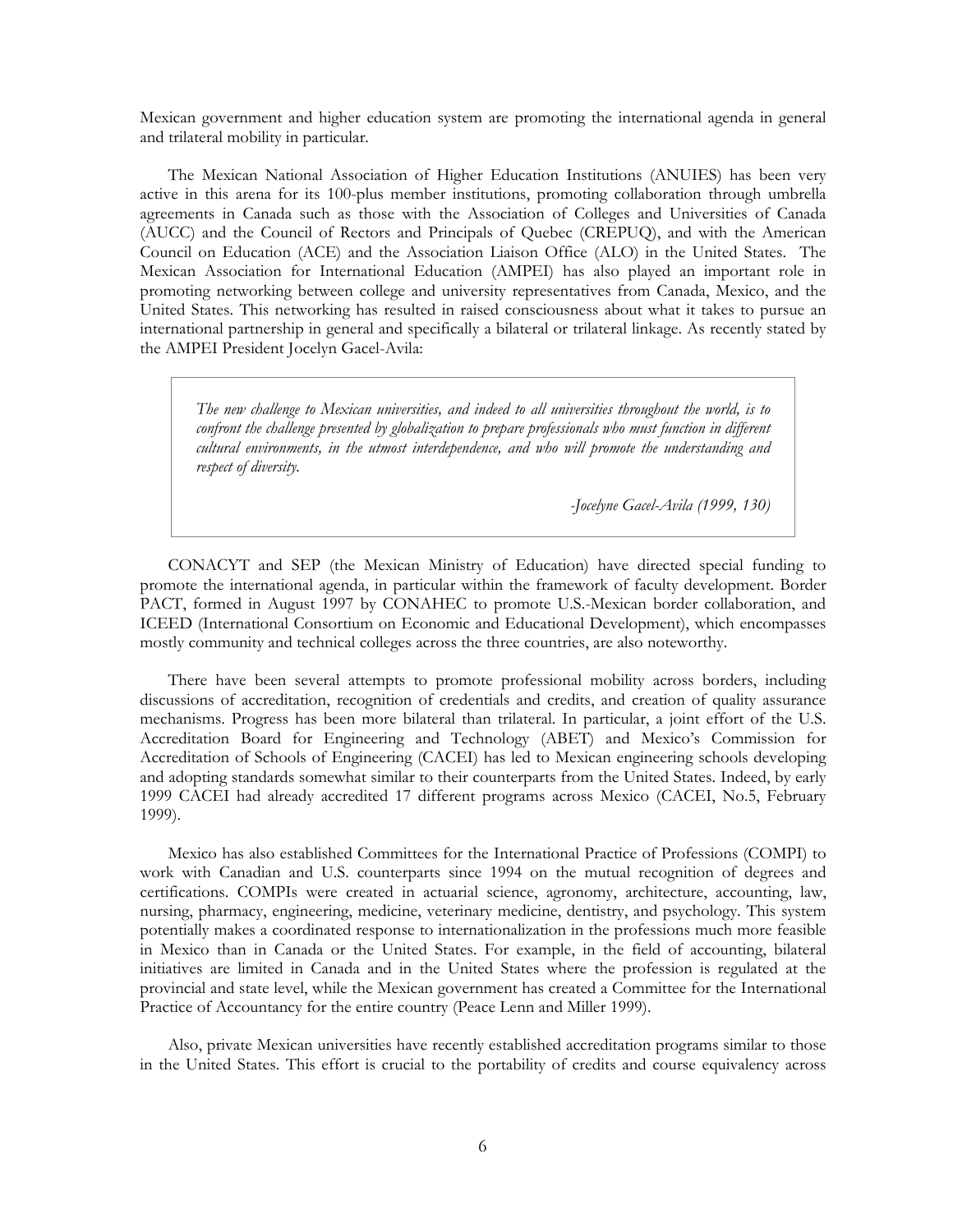borders. The Mexican Federation of Private Institutions of Higher Education (FIMPES) has structured an accrediting process whereby 48 of 93 applying institutions to date have already concluded self-studies, had on-site visits and been told whether they meet the criteria. The process is analogous to those used by the Southern Association of Colleges and Schools and the Western Association of Schools and Colleges and other accrediting bodies in the United States. Among public universities, the evaluation of quality has been promoted through the Mexican National Commission for the Evaluation of Higher Education (CONAEVA). The Inter-institutional Committees for the Evaluation of Higher Education (CIEES) have addressed program evaluation, and two additional efforts are also worth mentioning: the Mexican National Center for the Evaluation of Higher Education (CENEVAL) and the Council for the Normalization and Certification of Work Competencies (CONOCER).

#### **UNITED STATES**

Of course, the United States has been a participant in the various joint initiatives described in the earlier sections of this report on Canada and Mexico. However, given the vast size and scope of the United States higher education system, these efforts are arguably having relatively less direct impact on the day-to-day operations of colleges and universities in the U.S. than in Canada and Mexico. Internationalization has had a significant impact on research, and the U.S. is the destination of choice for very large numbers of international students. But the unfortunate fact is that internationalization of the academic life of colleges and universities is still generally an add-on, dependent on external funding and affecting a relatively small percentage of students. Most successful faculty members and administrators don't spend significant amounts of time in other countries, and may in fact see time spent abroad as a detriment to their careers. Higher education funding offers few incentives for international cooperation. Colleges can and do promote exchanges, but with the heavy demands placed on students today by their academic programs, participation may slow down the student's progression towards a degree. These are significant barriers to greater internationalization for both students and higher education institutions.

This situation is not changing for the better. Part of the problem is that international programs operate on the fringes of most colleges and universities:

*Despite valiant efforts of many international educators, American universities failed to mainstream international education when soft funding was available, so that now it appears to be the "new kid on the block," one that must meet the exceptionally strict standards for approval. Especially disheartening is that universities claim they are "doing international education" and produce long lists of international activities in support of that claim. They often point to the presence of international students as evidence of the international ambiance on their campus, but one has only to question those international students and to examine the vaunted activities, curricula, international agreements, and joint academic ventures to find that the quality leaves a great deal to be desired. Even in terms of quantity, dismally small numbers of targeted audiences are reached by international activities.* 

 *— Josef A. Mestenhauser (1998, No. 2-3)* 

As a nation, the United States is proud of the international reach of its colleges and universities, but internationalization of higher education at most institutions in the U.S. is superficial at best. Many faculty participate in international conferences and research projects and several hundred thousand foreign students attend U.S. colleges and universities. On many campuses, international students often don't interact significantly with other students. They come to the university to receive training and return home having made few if any friends and other lasting relationships. This is a lost opportunity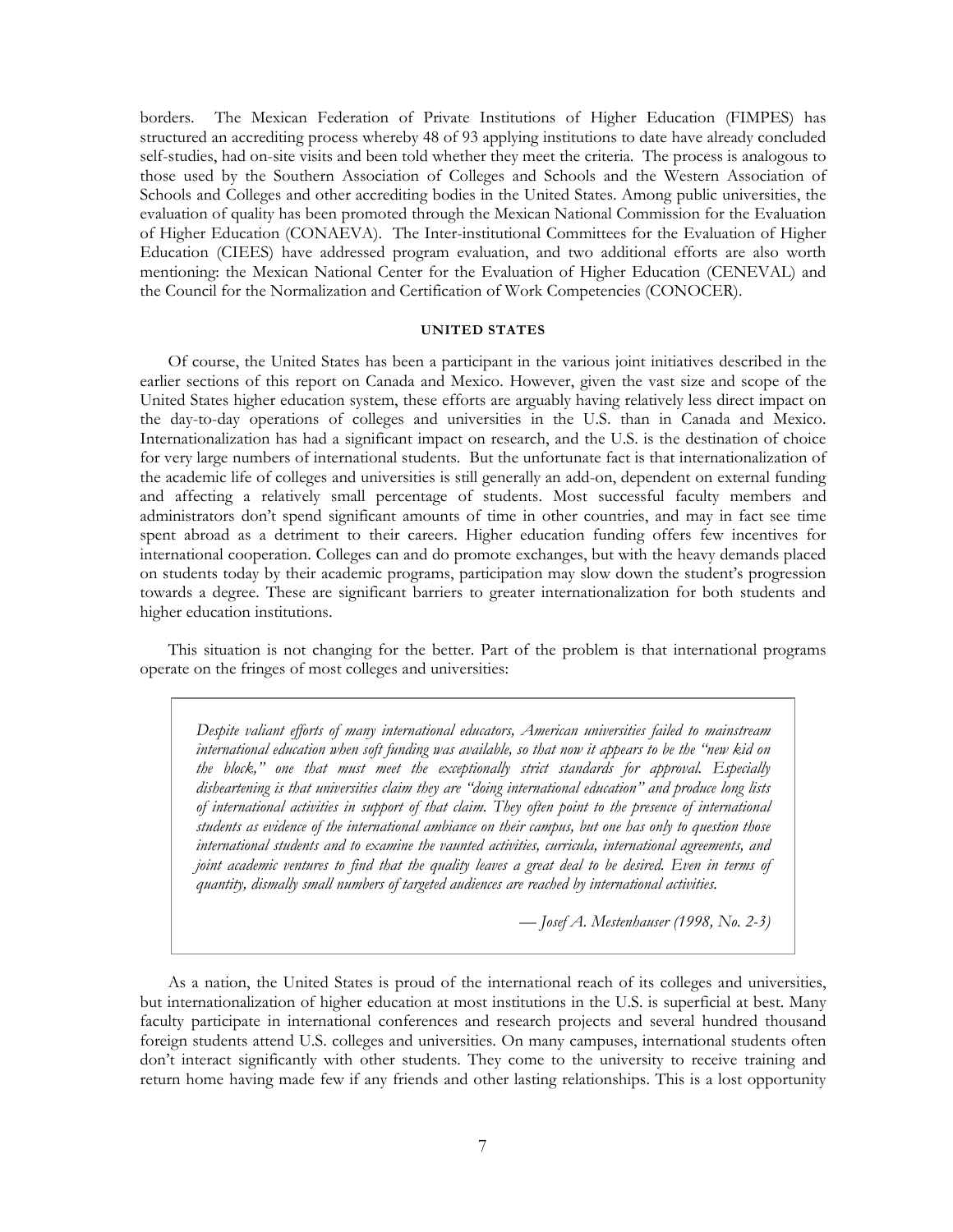of enormous consequence. By the same token, many faculty participate in international career activities, but it is hard to see how these activities directly affect the core activities of the university. For the most part, curricula are not international in structure. While students benefit from the broader perspectives that faculty bring as a result of participating in international activities, the experience is indirect.

Despite the fact that few U.S. campuses have successfully implemented true internationalization strategies, there are a few exceptional initiatives which have been launched more recently. Two federally-funded programs which focus on academic integration include FIPSE's European Community-United States of America Joint Consortia for Cooperation in Higher Education and Vocational Education, and the Centers for International Business Education and Research (CIBER) funded through Title VI of the Higher Education Act. While these programs have been quite effective, they impact a relatively small number of campuses, leaving much work to be done in this area.

#### **BARRIERS TO THE INTERNATIONALIZATION OF NORTH AMERICAN HIGHER EDUCATION**

Most colleges and universities in Canada, Mexico, and United States have commitments to globalization or internationalization in their mission statements. Nevertheless, most them also are struggling with what it means to be internationalized. What constitutes a balanced international program that takes into account the needs of the community, the culture of the institution, and the expertise and interests of students and faculty? How can such programs be financed? While everyone acknowledges the importance of academic integration to improving student employability, strengthening the curriculum, and adding value to the academic experience, other issues sometimes get in the way.

There are five fundamental barriers to greater international integration of academic programs. They are: finance, language, differing needs among countries; immigration and visa policy; and sustainability.

#### **FINANCE**

Finances are often a significant barrier to international cooperation. Travel is an essential feature of international programs, and travel is expensive. So is the time of professionals engaged in international activities. Financial issues can, however, mask other less obvious problems. Most colleges and universities have never fully integrated international activities into their planning or curriculum. So time spent on international initiatives is seen as an "add-on" or discretionary activity requiring additional earmarked support, usually from external sources.

Student mobility often is hindered or prevented by residency and tuition policies driven by financial considerations that are disconnected from state or institutional goals for internationalization. Highly restrictive residency and tuition policies are shortsighted, because no one saves money when international students cannot attend an institution because they can't pay tuition that far exceeds the direct cost of their enrollment.

Subsidies for international study appear to make all the difference. The reality is that many students cannot afford to finance their own participation in an international mobility program. A survey conducted by the Canadian International Mobility in Higher Education Program (IMHEP) shows that without some subsidy, the average Canadian student or faculty member is unlikely to take part in a North American short-term academic exchange. Even though most students also had to take out loans,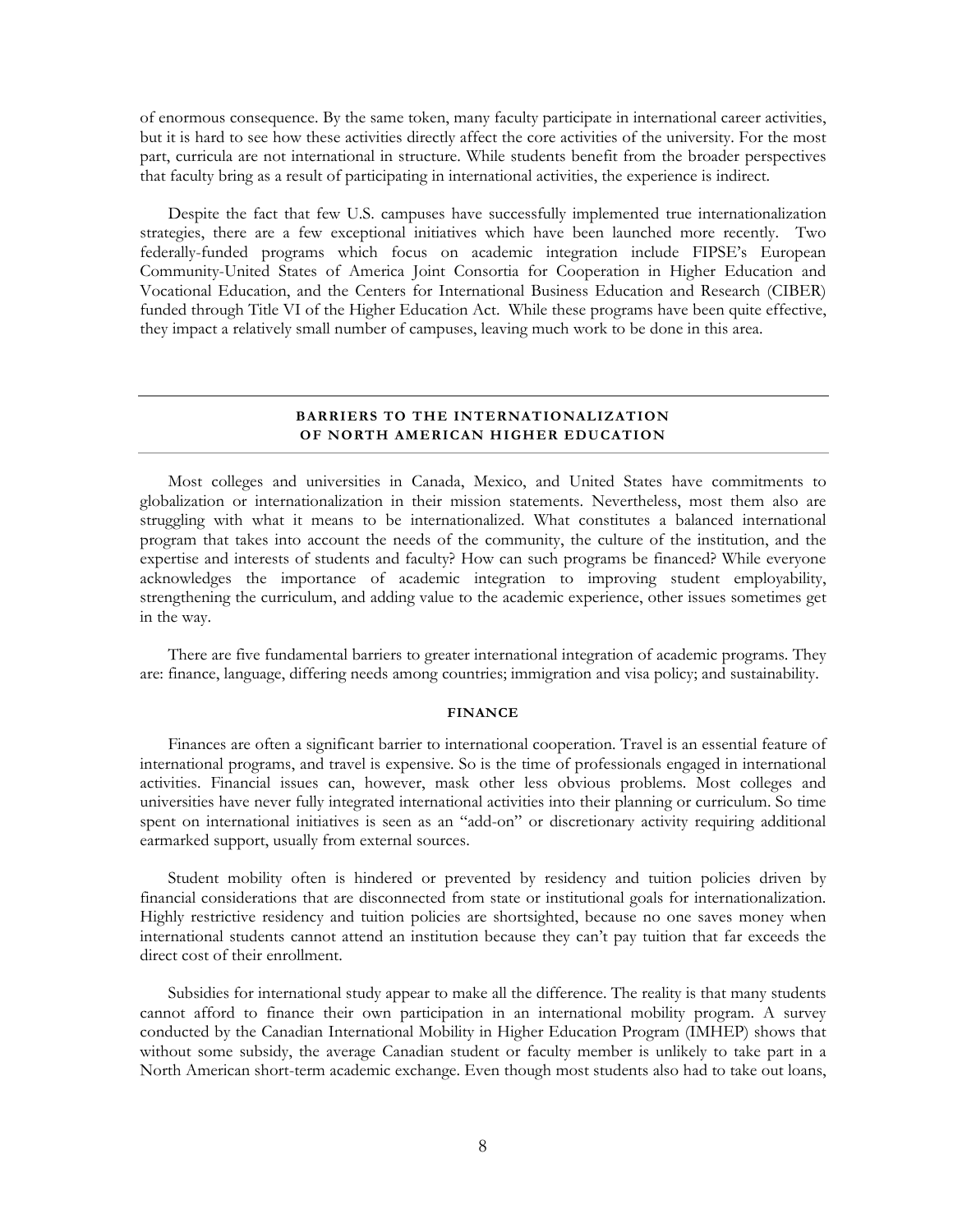borrow from family or friends, fundraise or use their savings, the subsidy of approximately \$3,000 made the difference in their decision to participate. Likewise in Mexico, the most common problem cited for the lack of academic mobility was financial limitations. The ANUIES survey cited earlier points out that 84 percent of respondents underlined financial issues as barriers impeding greater collaboration.

Higher education institutions in all three countries face the challenge of finding increased support from stable sources, including government, the private sector, and mainline institutional budgets. There are, however, examples of how institutions which have developed creative new approaches to deal with lack of funding. In the United States, Texas has assessed a \$1 fee statewide for every registered student in higher education to support international programs. In Mexico, the Universidad Autónoma de Chihuahua created a fund devoted exclusively to strengthening academic exchanges (Fondo para el Fortalecimiento del Intercambio Académico). In Canada, several institutions (Malaspina University College and Mount Royal, among others) have set aside a portion of unbudgeted revenues from international projects as seed money for international programs.

#### **LANGUAGE**

International mobility is certainly possible and worthwhile even when some of the participants are monolingual. However, at least some of the participants will need to speak the language of the others in order for communication to take place, and therefore the exchange takes place in a single language. Furthermore, when participants in North American exchanges must rely on a single language it is usually English. But true international integration won't happen in a single language. It is certainly true that many professionals in Mexico and Quebec speak English, but without bilingual participants on both sides, exchanges always suffer from a certain superficiality. It is not that students and faculty don't want to learn other languages; it is rather that opportunities to do so are limited. While participation in international activities is almost always supported by universities and fellow academics, paradoxically the time spent to learn a new language is too often seen as not professionally legitimate.

In Mexico, the ANUIES survey shows that the second most common problem for exchange students is language. Almost half of all respondents said language was a barrier. In Canada, 35 percent of project directors for international exchanges reported problems arising from language deficiencies. The Canadian experience with French-English bilingualism indicates that there can be a direct correlation between economic necessity and language learning. For example, federal civil servants receive promotions only after they have completed mandatory language training and demonstrated competence in the second official language. It is unlikely that the same people would master a second language without this financial and career incentive. The teaching of Spanish, English, and French should be improved and better supported in North American higher education institutions. Short-term language exchange programs should be encouraged, along with internships and co-op opportunities. Colleges and universities also should develop innovative and realistic language programs that aid all students and faculty — but particularly those in professional programs.

#### **DIFFERING NEEDS**

Students and higher education institutions in Canada, Mexico, and the United States have a great deal in common, but also have very different needs that can't be addressed through simple exchanges. Many of the differences can be accounted for by the asymmetries between the three nations and their educational systems. The asymmetries are especially pronounced in terms of student needs. Examples abound — in certain career areas, both Canadian and Mexican students seek degrees from United States institutions, but few U.S. students seek degrees from Mexican or Canadian universities. On the other hand, U.S. students do need to attend Mexican or Canadian universities for intensive Spanish or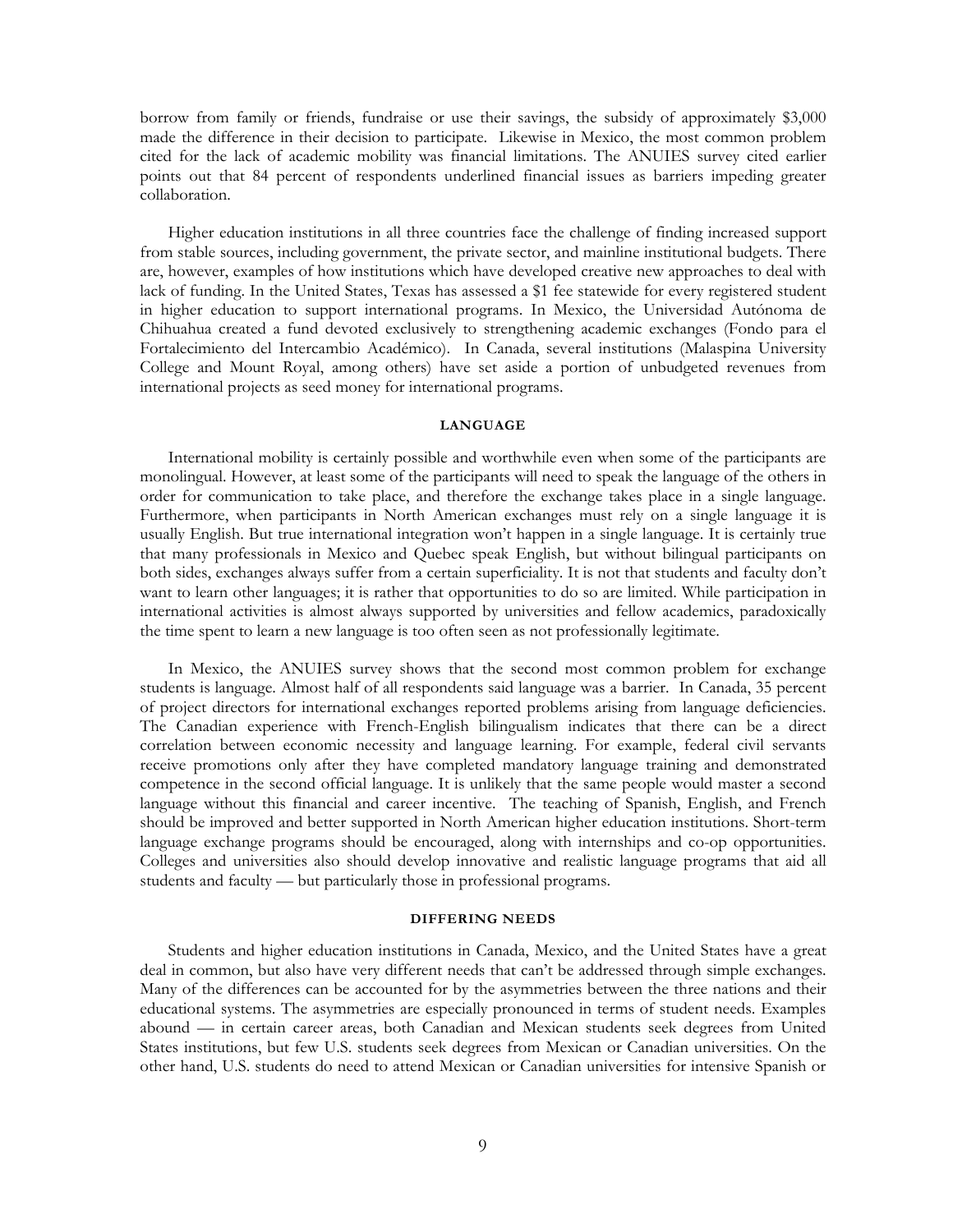French language instruction, exposure to new perspectives in their disciplines, and the enrichment of cultural exchanges. Canadian students can enhance their employment opportunities with better second language skills, cross-cultural competencies and an understanding of U.S. and Mexican business environments, and Mexican business needs employees with English and French language skills, crosscultural competencies and an understanding of Canadian and U.S. business environments. U.S. employers in most fields do not have the same appreciation of international experiences, especially compared to their Canadian counterparts. Likewise, higher education institutions in the three countries are very different in terms of needs, organizational culture, and what they expect from international activities.

Because of these asymmetries of need, North American mobility efforts can end up as a series of bilateral exchanges operating in a trilateral framework. These asymmetries will affect any type of academic mobility pursued in North America.

#### **IMMIGRATION POLICY AND VISAS**

The policies and regulations that control immigration and migration, especially the issuing of visas, are a barrier to internationalization of higher education that according to many observers is becoming more serious. Tightening U.S. immigration policy has made it more difficult and time consuming for students, faculty, and other professionals to get visas, just as countries in other parts of the world are streamlining their procedures. As a response to the change in U.S. policy, both Canadian and Mexican governments have tightened enforcement of their immigration and border processes. Many students and faculty in Canada, Mexico and the United States on short-term professional development activities are forced into the convenient fiction of describing themselves as "tourists" to border officials.

In the long run, however, another issue is potentially even more serious. Many higher education programs are moving to integrate professional experiences into the curriculum through internships, clinical models, experiential learning, cooperative learning or other means. These approaches can be strengthened by international participation and offer new and exciting opportunities for internationalization. However, these programs are a significant challenge for immigration policy because they blur the distinction between "study" and "work." Likewise, the ability of institutions to share faculty is constrained by immigration policy requirements.

By 2008, NAFTA will eliminate all tariffs on approximately 9,000 categories of goods and services produced and sold in North America. What is not yet commonly known is that the agreement regards publicly funded higher education as a service governed by NAFTA, and professors, administrators, trainers receive most-favored-nation treatment. For example, a Canadian professor teaching in the United States or Mexico must receive the same contract, salary and benefits that a local professor receives at the same institution. NAFTA also encourages organizations within each country to develop and recommend mutually acceptable standards and criteria for the licensing and certification of professionals. Increased professional mobility within North America is arguably an inevitable outgrowth of greater economic integration, but progress is lagging behind other forms of free trade. Full professional mobility would benefit higher education institutions directly in promoting greater sharing of faculty and other professionals, and should also expand demand for international program experiences by students.

Canadian, Mexican and U.S. institutions need to urge their governments to streamline immigration policies for exchange students, faculty and professionals.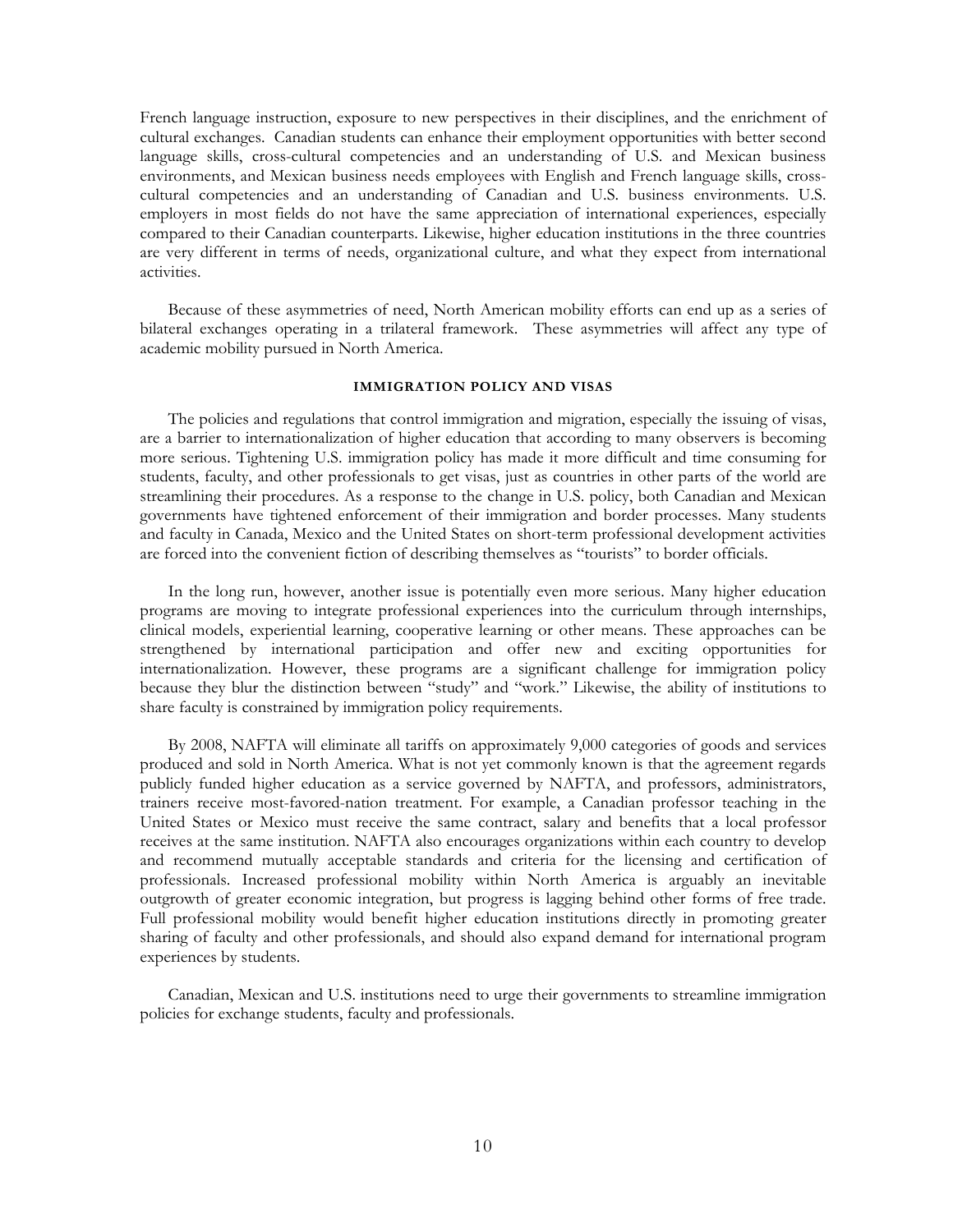#### **SUSTAINABILITY**

More than 70 percent of NAMP project directors reported that some aspects of their projects would continue after the three-year initial funding period. However, these figures refer largely to the student mobility component of the NAMP programs. Strategies to promote the larger goal of international academic integration are more difficult to sustain. Only about half of the NAMP programs reported that some form of curriculum development or customized programming had evolved as a result of the project, and even fewer (about 25 percent) developed or applied learning technologies to help the internationalization of course instruction. True sustainability of international efforts will only occur when funding is moved from external or "soft sources" and into core institutional budgets. Integration of international perspectives and activities into the curriculum will support this process.

#### **TOWARD NEW MODELS OF ACADEMIC INTEGRATION**

The rapidly changing environment for higher education in North America is expanding the need for new models of academic cooperation and mobility across borders. Exchanges of both students and faculty are extremely important tools to promote greater internationalization of higher education, and much can be done to expand the level of exchange of students, faculty and others between colleges and universities in Canada, Mexico, and the United States.

However, the integration that needs to take place among North American higher education systems goes beyond simple exchanges. The three systems need to jointly plan academic programs; share faculty and other resources; and use telecommunications to share education among the countries and beyond. Institutions must incorporate their international initiatives into the mainstream of their strategic planning and institutional development activities; otherwise, the likelihood of marginalization is quite high.

What could more active international academic collaboration look like in the future? The following are some ideas:

- SHARING OF FACULTY: Many academic programs would benefit from international faculty perspectives. While arrangements such as visiting professorships are common, they still affect only a small percentage of faculty or students and should be expanded. However, better collaboration between institutions in different countries would lead to better faculty integration through adjunct or joint faculty appointments.
- JOINT COURSE DEVELOPMENT: A step beyond sharing faculty is the joint development of courses by two or more institutions operating in a consortium. The University of Victoria, the Universidad Autónoma de Tamaulipas, and the University of Arizona collaborated on development of a course in educational technology, which is now owned by all three institutions. Joint courses can be offered to cohort student groups from the participating institutions, further promoting integration.
- JOINT PROGRAM DEVELOPMENT: Programs in international relations, law, or trade obviously could, and probably should be developed and taught by a shared international faculty. The opportunities for joint program development aren't limited to these fields, however. Almost every field could benefit from the inclusion of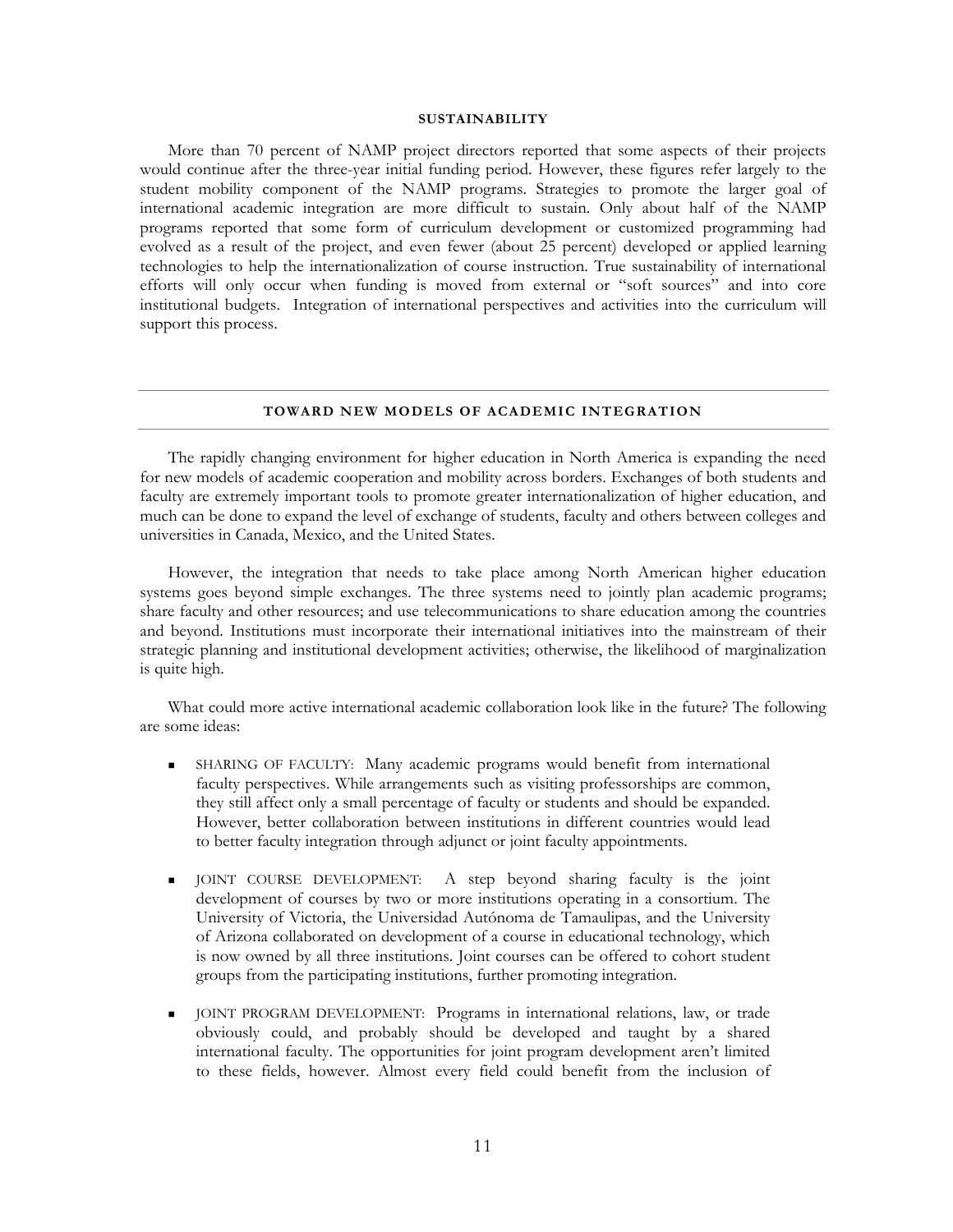international partnerships and perspectives. University linkages should go beyond business and industry to include service learning.

- BUILDING INTERNATIONAL STUDENT COHORTS: Information technology is creating new opportunities for students from different countries to study together in courses, work together in teams and collaborate on research. Traditional student mobility is not a prerequisite to this type of collaboration. Through the Internet, students can communicate on a regular basis and develop relationships that will lead to richer experiences when they participate in a mobility program. While trilateral mobility programs have traditionally focused on undergraduates, graduate student participation should be stressed as well and may lend itself even better to cohort-based approaches.
- USING INFORMATION TECHNOLOGY: In North America, it should be imperative to take advantage of information technology to move educational resources between institutions and countries and promote academic integration. Use of technology is probably the only way to assure that the internationalization of higher education is not limited to just the participants in international exchanges. Through technology, all students in participating programs — whether in an international exchange or not would have access to international experiences and perspectives as part of the curriculum. This way internationalization can affect many more students than those fortunate few who are able to travel. This kind of academic future redefines who can take what course, where, and at what cost. Technology could also be applied to conferences, consortia and other meetings so that international exchanges of knowledge and ideas could take place more easily and frequently without depending on costly travel.

There are already several example of the use of information technology to promote internationalization in higher education. The International Training Center at San Diego State University has established a telecommunications link throughout the Americas, and a web-based Technology Master's program is operated jointly by the University of British Columbia and ITESM. Another example is the online courses in accounting and international management to be delivered shortly by Paradise Valley Community College (Arizona) and CETYS Universidad.

In spite of these early successes, access by higher education institutions and their students and faculty to advanced information technology is highly problematic in all three countries, but especially in Mexico. Developing the technology infrastructure to support its use in higher education is a growing imperative.

The concept of academic integration through active collaboration is relatively new for North America, but is not unknown in other parts of the world. European higher education mobility and integration initiatives have received enormous impetus as a response to the requirement of the European Union for full professional mobility within Europe — a requirement that is still missing from NAFTA. European governments and higher education institutions are addressing program articulation; equivalency of credit and credentials; tuition and fees; and other issues (Davis 1999). New academic programs are being developed in response to Europe's changing economic environment. These programs offer students a full range of academic, cultural and linguistic experiences that are designed to prepare them to function internationally. NAMP is a first step in this direction, but it is a meager attempt compared with European efforts. While the European movement toward greater integration of their higher education systems is not without difficulty, the effort suggests models that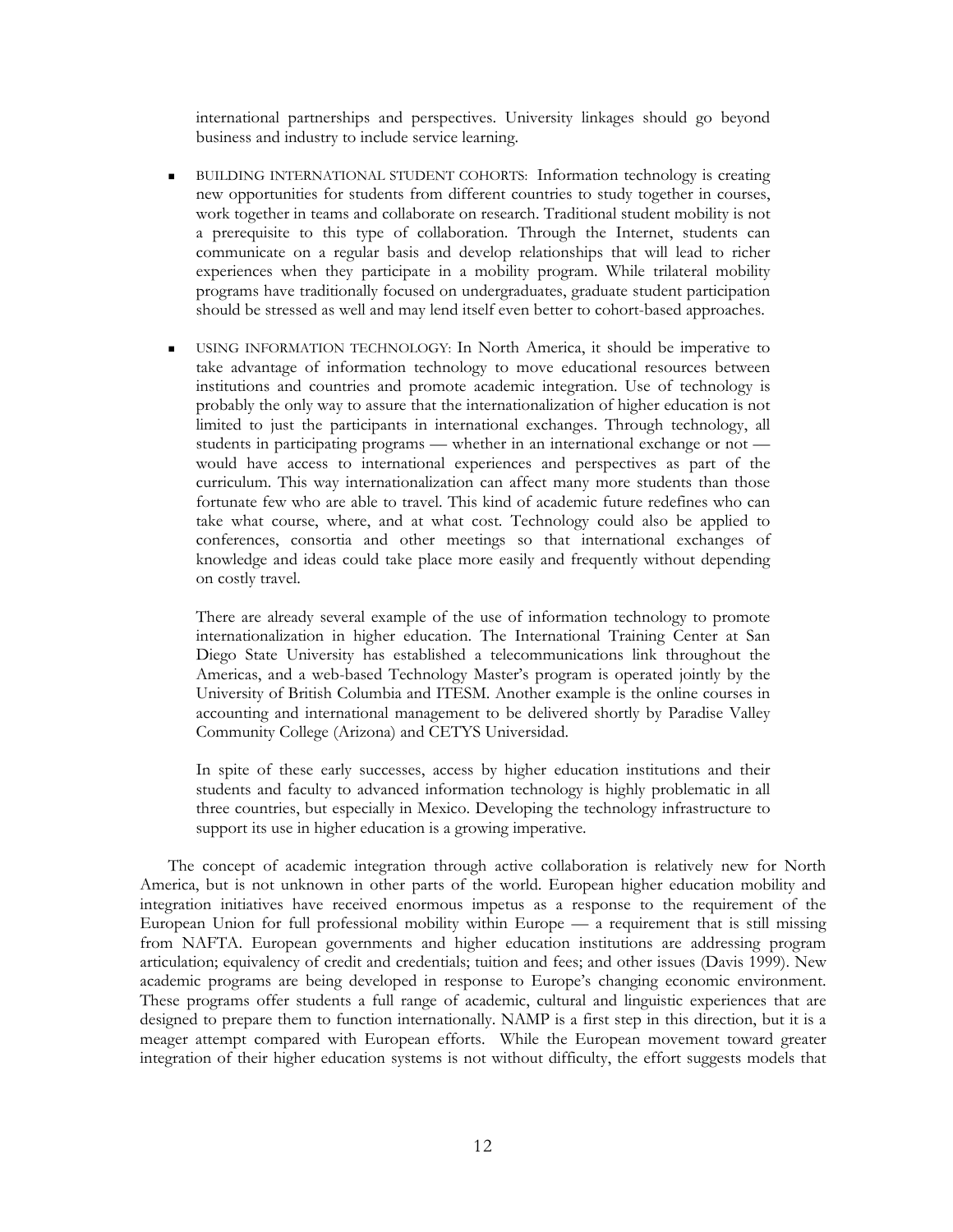could be applicable to North America. At the least, their initiatives are expanding our ideas of what is possible.

#### **FUTURE DIRECTIONS: COLLABORATION AND THE ROLE OF CONAHEC**

Meeting the challenge posed by internationalization will require a sustained effort on multiple fronts. Some of the ways in which this agenda could be supported are:

- CLEARINGHOUSE AND INFORMATION EXCHANGE: Few formal agreements between higher education institutions transcend pledges of cooperation and promote actual collaboration. In fact, many institutions in Canada, Mexico and the United States desire partnerships with other North American institutions but lack contacts, information and ideas. Many current arrangements derive from chance encounters between faculty and administrators and don't reflect a clear understanding among the participants of their expectations for the agreement. Access to a database or clearinghouse of potential institutional partners would help all institutions find partners with similar or complementary needs, resources, and interests. A clearinghouse would also help institutions with a limited experience in international collaboration to get started.
- DATA COLLECTION, INTERPRETATION AND RESEARCH: There is no trilateral group engaged in this task, and each North American country collects and interprets its own data. The result is an apples-to-oranges-to-plums analysis that can present more confusion than useful information (Hok 1998). In addition, examples of how to create international cooperation in higher education are scarce. There is an almost desperate need for more information about actual examples, especially in the rapidly changing environment created by economic globalization and information technology.
- DISSEMINATION OF BEST PRACTICES AND MODELS: The evaluation of effective programs can be used to identify new models of international collaboration that could apply to a variety of settings. Likewise, evaluations of innovative international programs are all too often not used to guide future initiatives (Adelman 1999, 33). The dissemination of best practices can be very effective for promoting change, and there is a ready audience for this information.
- ADVOCACY FOR INTERNATIONALIZATION OF HIGHER EDUCATION: While the economic and trade aspects of NAFTA have captured the attention of policymakers, the educational dimension has gotten scant notice. Higher education internationalization is almost universally endorsed, but actual campus initiatives often have to fight for acceptance and support. All those in a position to help foster greater collaboration in North American higher education should have the chance to learn what they can do to help.
- ADVOCACY FOR GREATER PROFESSIONAL MOBILITY: Professional mobility is an inevitable outgrowth of greater economic integration. Higher education has its own needs to support professional mobility, for faculty and others involved in more integrated academic programs. We should prepare for a future in which professional mobility is more accepted.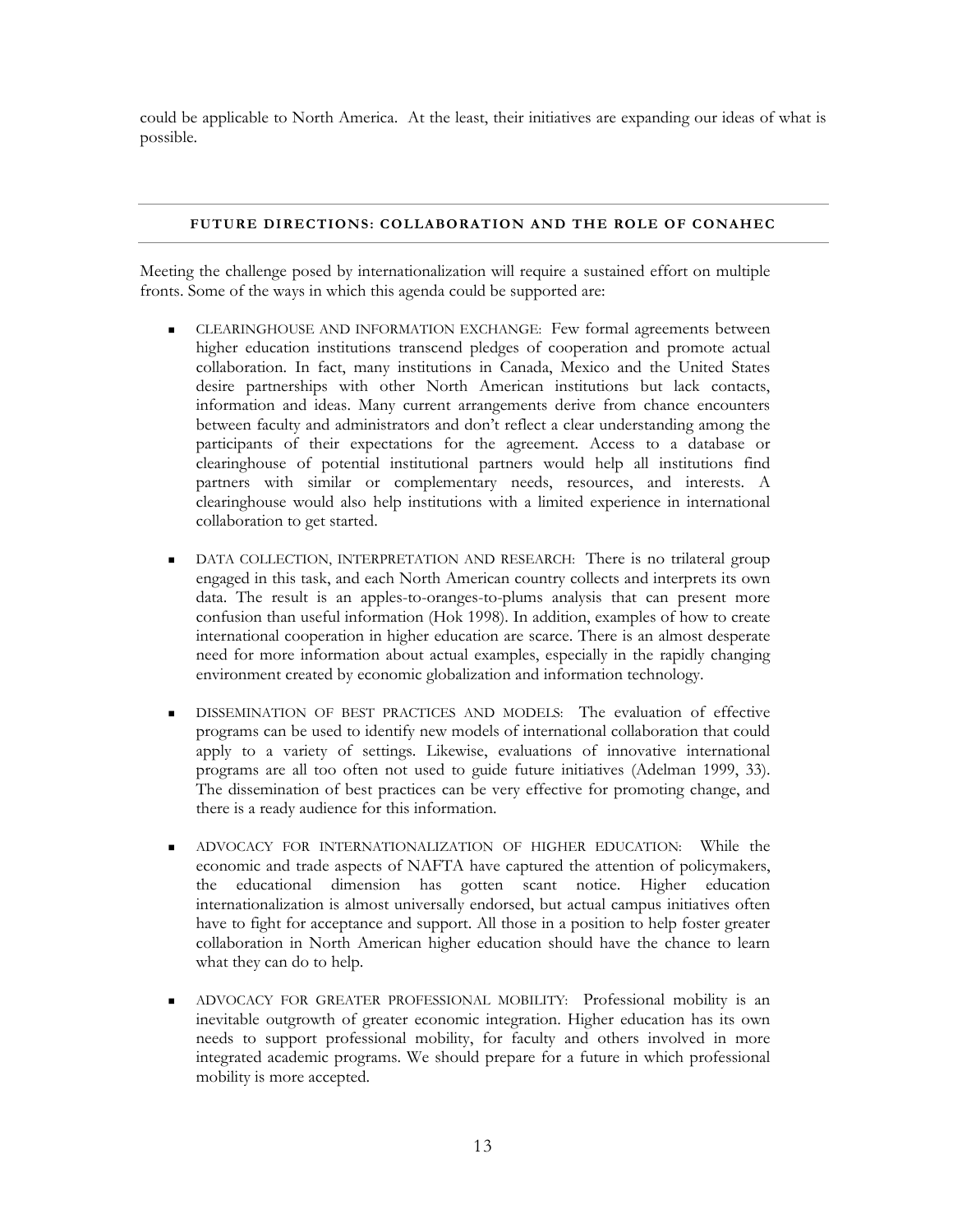PROMOTING NEW APPROACHES TO TUITION RECIPROCITY AND FINANCIAL AID: Tuition reciprocity is a simple but effective technique to promote internationalization. Unlike other initiatives, state governments in the United States would play a key role in expanding the option of reciprocity. However, even with expanded tuition reciprocity, it is important to find ways to directly support students with significant financial needs, so that they can participate in international academic exchanges. Financial aid targeted to international students who could not otherwise participate in international programs may be the best approach to solving this problem.

Internationally integrated academic programs will never have the support they need — financial and otherwise — until they are seen as an integral part of the educational enterprise. Programs must be developed that are fully international from the start, with the expectation that participants will travel, participate in international conferences, spend time in other countries and use information technology to accomplish their goals. Those in North American higher education should view the region as a resource that can improve their programs and better prepare students for a global future. Only in this way will international cooperation become a part of higher education instead of an add-on that is always dependent on outside funding and subject to cancellation at a moment's notice. The goal is that North American perspectives and experiences become an essential element of higher education for all North American students.

Accomplishing this vision — attaining true integration among higher education in Canada, Mexico and the United States — will be based on greatly expanding consortial relationships between North American higher education institutions. Webster defines a consortium as "an agreement, combination, or group formed to undertake an enterprise beyond the resources of any one member." The internationalization of higher education is clearly beyond the resources of any one institution or nation. However, organizations such as CONAHEC can help. Supporting, developing and sustaining these consortia is a role that the Consortium for North American Higher Education Collaboration is uniquely poised to fill.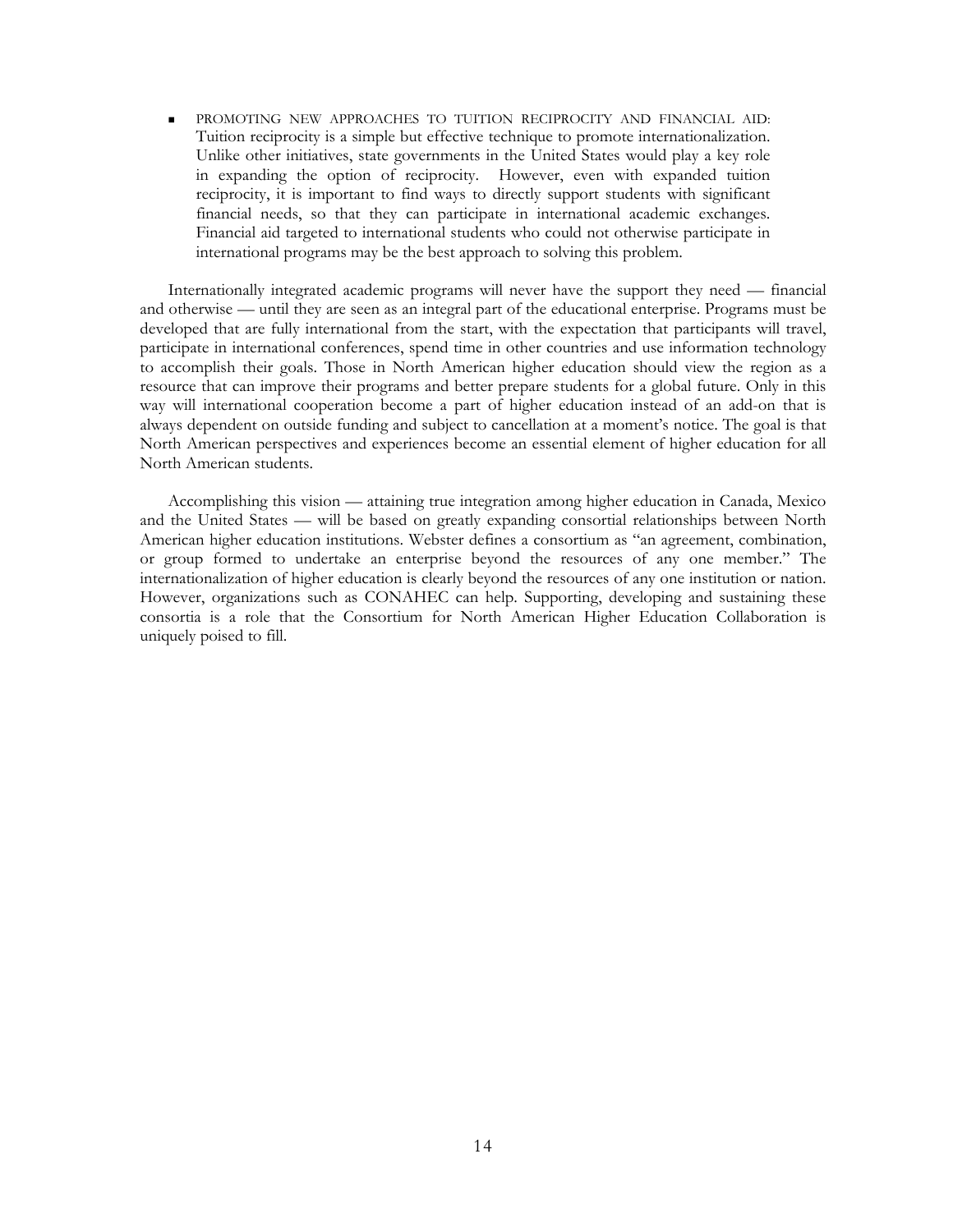#### **ABOUT THE AUTHORS**

FERNANDO LEÓN-GARCIA is Vice President for Academic Affairs at CETYS University System. He is a member of the Accrediting Subcommittee of the Mexican Federation of Private Universities (FIMPES). León is a former board member of the Association of University Related Research Parks (AURRP), and a former research fellow of SNI (National System of Researchers). His areas of interest include accreditation, certification of quality, university-industry partnerships, internationalization, strategic planning, and competitiveness. León holds a doctorate in administration and policy analysis from Stanford University and was an American Council of Education Fellow for 1998-1999.

DEWAYNE MATTHEWS is Senior Program Director for student exchange programs and state relations at the Western Interstate Commission for Higher Education (WICHE) in Boulder, Colorado. He began his career in education as a first grade school teacher in rural northern New Mexico and later administered a facility for neglected and abused children. After working as an education policy analyst with the New Mexico Legislature, he joined the staff of the New Mexico Commission on Higher Education and became its Executive Director in 1985. While in New Mexico, Matthews was a Commissioner to both the Education Commission of the States and WICHE, and was an officer in the State Higher Education Executive Officers' national organization. Matthews holds a Ph.D. in educational leadership and policy studies from Arizona State University. He has spoken and written on state higher education policy and finance, internationalization of education, and the impact of technology on educational systems. He has worked with governments and universities throughout the United States as well as Mexico, Canada, and Japan.

LORNA SMITH is currently the Director of Extension Services and International Programs at Mount Royal College, Calgary, Alberta, Canada. In that role, since 1988, she has been responsible for coordinating the development of the college's international programming which now includes work with over 30 countries around the world. Since 1993, a main focus of the college programming has been with Mexico. Smith holds a master's in Latin American Studies from Queen's University, Kingston, Ontario and has completed doctoral studies at the University of Calgary. She was previously an instructor of ESL and Spanish and has taught in Texas, Germany and Colombia. She has served on the Boards of the Association of Canadian Community Colleges (ACCC), the Canadian Bureau for International Education (CBIE) and as Chair of the Alberta Colleges and Technical Institutes International Committee (ACTIIC).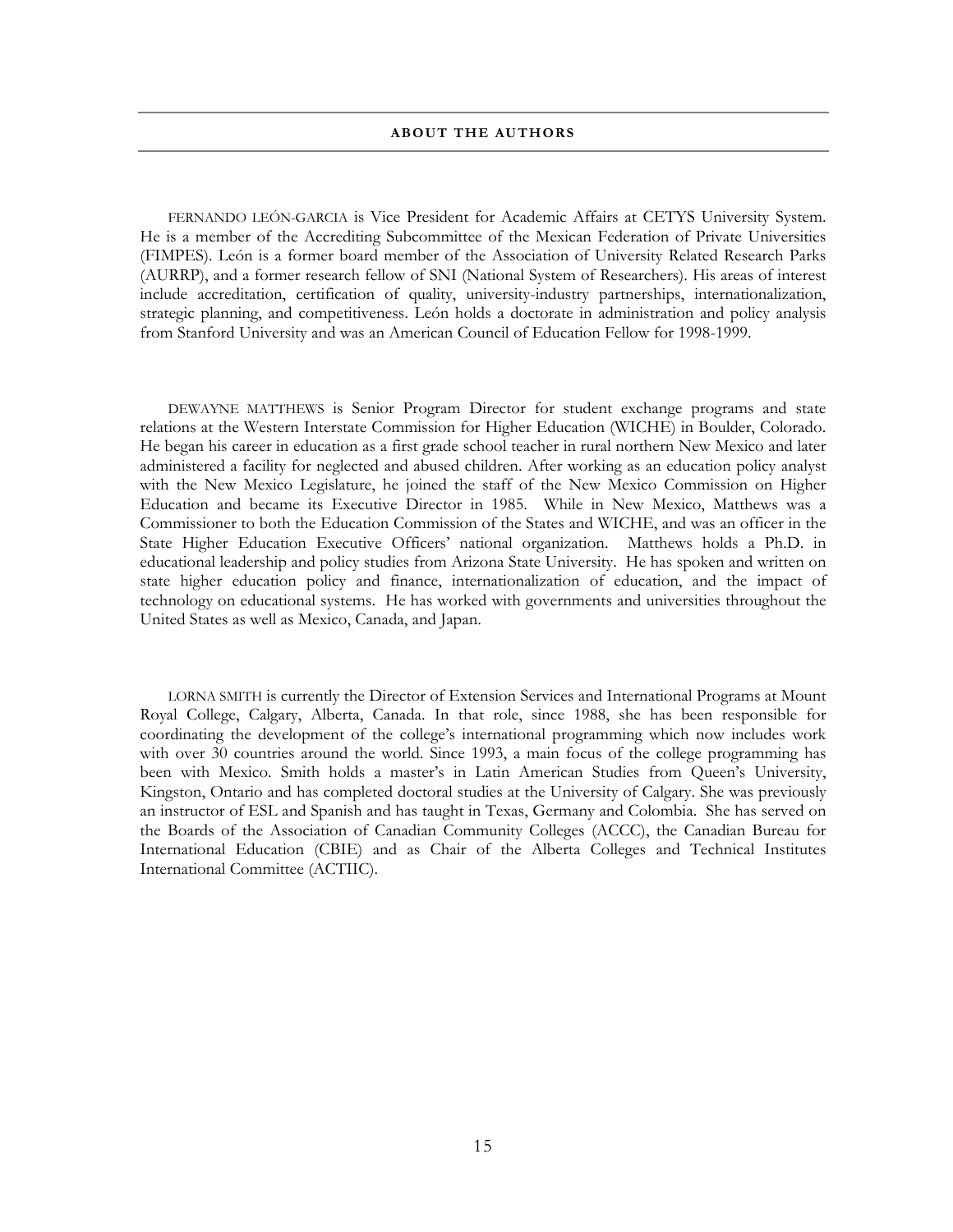#### **REFERENCES**

- Adelman, Alan. "Academic and Student Mobility in North America." *Educación Global*. Asociación Mexicana para la Educación Internacional. (AMPEI). Guadalajara: Vol. 3, 1999.
- Altbach, Philip G. and Hans de Wit. "International Higher Education: America Abdicates Leadership." *International Higher Education.* Spring 1995.
- ANUIES (Asociación Nacional de Universidades e Instituciones de Educación Superior). "El Intercambio Académico Internacional de México 1994-1996." *Reporte presentado en la Reunión Anual sobre Intercambio Académico.* Mérida, Yucatán: Junio de 1998.

\_\_\_\_\_\_. "Programa para el Mejoramiento del Profesorado de las Instituciones de Educación Superior." *Revista de la Educación Superior.* ANUIES : Mexico City: Vol. XXVI, enero-marzo 1997.

- Barrow, Clyde. "Higher Education Policies and the North American Free Trade Agreement: United States Case." *Educación Global,* Asociación Mexicana para la Educación Internacional (AMPEI). Guadalajara: Vol. 3, 1999.
- Bloom, Michael, et al. "The Economic Context and Implications for Canada of International Education." Conference Board of Canada: December 1998.
- Blumenstyk, Goldie. "Sylvan Learning System Moves Into the Higher-Education Market". *The Chronicle of Higher Education.* March 12, 1999.
- Calvo Pontón, Beatriz, Paul Ganster, Fernando León-Garcia, and Francisco Marmolejo. "The U.S. Mexico Borderlands and the Role of Higher Education: The BorderPact Report. *Understanding the Differences series.* CONAHEC/WICHE. Boulder, Colorado: Working Paper No. 6, 1997.
- Comisión para la Acreditación de Escuelas de Ingeniería (CACEI). *Boletín Informativo.* Año 4, No. 5, febrero de 1999.
- Davis, Todd M. "Flows of International Students: Trends and Issues." *International Higher Education* Spring 1995.

\_\_\_\_\_\_. *Open Doors 1997-98, Report on International Education Exchange,* ed. Todd Davis. Institute for International Education. New York: 1999.

- Department of Foreign Affairs and International Trade (DFAIT). *New Promotional Tool Targets International Markets for Canada's Education Industry.* No. 94. Ottawa: May 23, 1997.
- Gacel-Avila, Jocelyne. "Educación Superior y Cooperación Internacional en el Contexto del TLC: ¿Hacia una Integración Académica?" *Educación Global*. Asociación Mexicana para la Educación Internacional (AMPEI). Guadalajara: 1999.

\_\_\_\_\_\_. "La Política de Internacionalización: Estrategia de Cambio Institucional." *Educación Global*. Asociación Mexicana para la Educación Internacional (AMPEI). Guadalajara : 1999.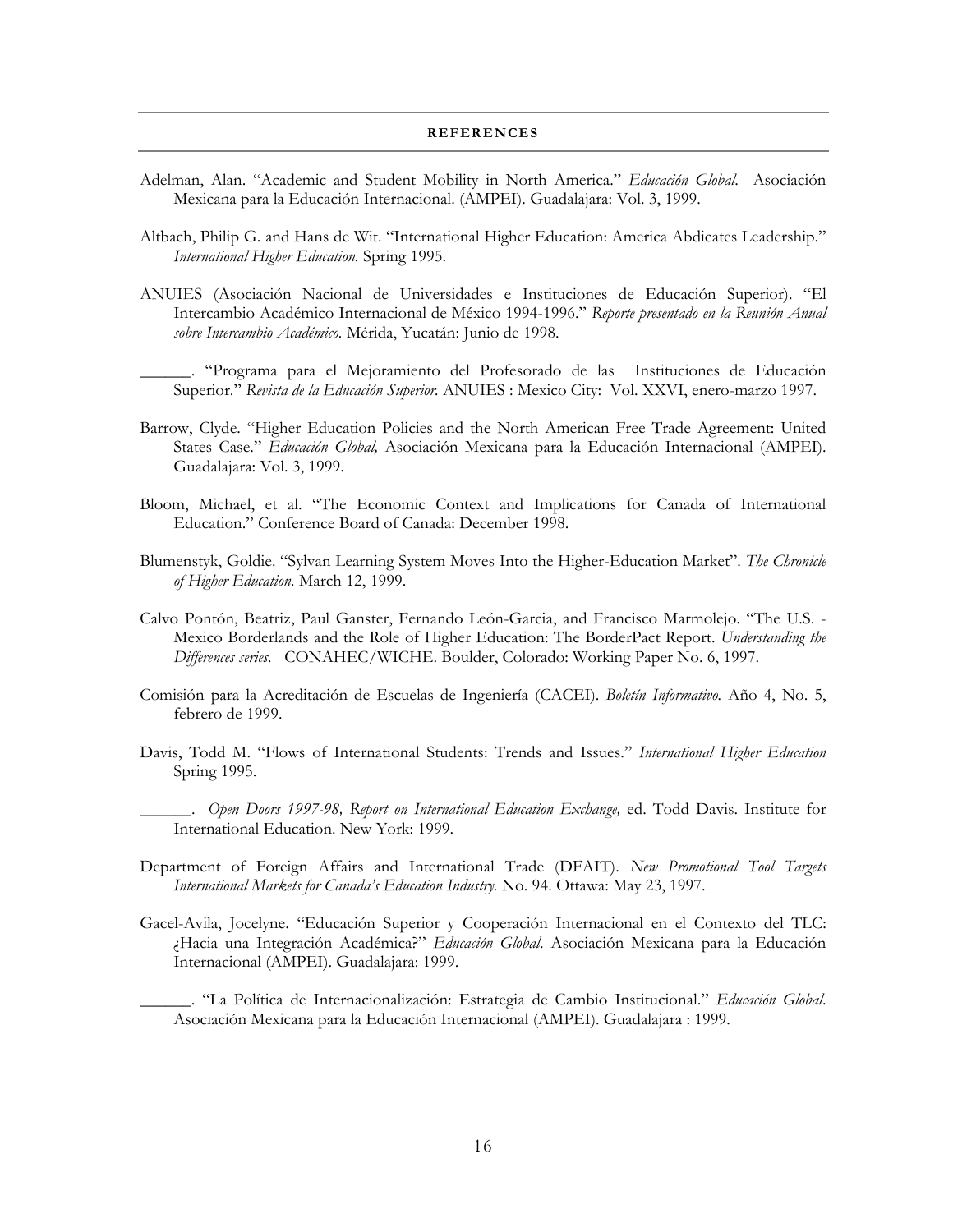- González González, María Luisa. "Formación y Fortalecimiento Académico en la Universidad Autónoma del Estado de México a través de la Movilidad." *Educación Global*. Asociación Mexicana para la Educación Internacional (AMPEI). Guadalajara: 1999.
- Goodman, Allan. "America Is Devaluing International Exchanges for Students and Scholars." *The Chronicle of Higher Education.* March 12, 1999.
- Guerra Rodríguez, Diódoro. "Tendencias y perspectivas del posgrado ante la globalización." *Revista de la Educación Superior*. ANUIES : México City : octubre-diciembre 1998.
- Guevara Reynaga, Jorge Luis. "Globalización y Cooperación Académica." *Revista de la Educación Superior*. ANUIES. Mexico City: enero-marzo 1998.
- Kane, Mary and Jennifer Humpries. "Canadian Mobility Programs: A time for evaluation and expansion." *Educación Global.* Asociación Mexicana para la Educación Internacional (AMPEI). Guadalajara : 1999.
- Koh, Hey-Keung. "Data Collection and Study Abroad." *IIE Newsletter, Reaching Partners in Education.* Institute for International Education. New York: Spring 1999, Vol. 4, Academic Year 1997-1998.
- León-García, Fernando. "La Internacionalización en el Marco de la Planeación Institucional.." *Educación Global*, Asociación Mexicana para la Educación Internacional (AMPEI). Guadalajara : Vol. 3, 1999.
- Mangan, Katherine S. "Business Students Flock to Courses on Electronic Commerce." *The Chronicle of Higher Education*. April 30, 1999.
- Marchi, The Hon. Sergio. *Notes for an address by the Minister for International Trade to a roundtable on marketing.* Canadian Education Abroad. Toronto: May 8, 1998.
- Martínez Rizo, Felipe. "Vinculación: Nuevo Nombre de un Viejo Reto." *Revista de Educación Superior.* ANUIES. Mexico City: enero-marzo 1998.
- Mestenhauser, Josef A. "International Education on the Verge: In Search of a New Paradigm." *International Educator.* NAFSA: Washington D.C.: VII, No. 2-3, Spring 1998.
- Murrieta Cervantes, Bertha C. "Modelo de Movilidad Académica: El Caso de la Universidad Veracruzana." *Educación Global*. Asociación Mexicana para la Educación Internacional (AMPEI). Guadalajara: 1999.
- *Overview of the Canadian Education Industry.* <http://ww.dfait.maeci.gc.ca/culture/ educationmarketing/over-e.htm>
- Peace Lenn, Marjorie and Bradley Miller, editors. *The Foundations of Globalization of Higher Education and the Professions.* The Center for Quality Assurance in International Education. Washington, D.C.: 1999.
- *Program for North American Mobility in Higher Education: Survey of Canadian Project Leaders, May 1999.* Prepared for the International Mobility in Higher Education Program (IMHEP) of the Learning and Literacy Directorate. Ottawa: Human Resources Development Canada, May 1999.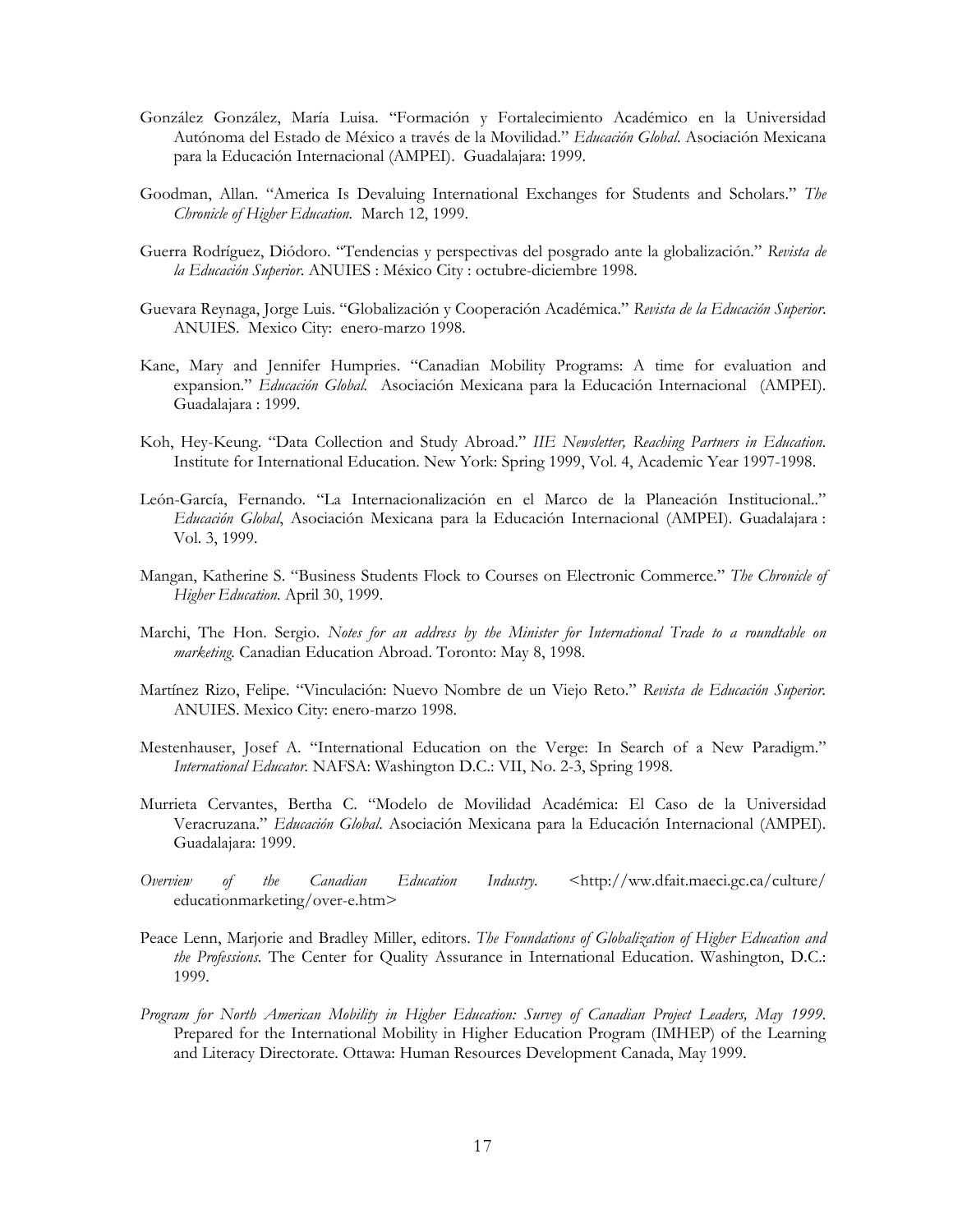Rhoades, Frank. Keynote Speech, Annual Conference. Seattle: March 1999.

- Roman, Patricia. "How to Structure North American Collaboration in Higher Education, Research and Training For the Future." Report for the Department of Foreign Affairs and International Trade. Ottawa: April 1997.
- Rubio Oca, Julio. "Los Retos para la Educación Superior Mexicana de Fin de Siglo." *Revista de la Educación Superior*. ANUIES. Mexico City: enero-marzo 1998.
- *Science and Technology in Mexico*. SEP-CONACYT Newsletter. Mexico City: 1998.
- *Turning the Forces of Globalization to Our Advantage: An International Learning Strategy for Canada.* Prepared by the AUCC, ACCC, CBIE, WUSC, ICCS and the Canada-US Fulbright Commission. Ottawa: October 1998.
- Venegas Holguín, Jesús Xavier. "Creación del Fondo para el Fortalecimiento del Intercambio Académico." *Educación Global.* Asociación Mexicana para la Educación Internacional (AMPEI). Guadalajara: 1999.
- Warner, Gary. "Internationalization Models and the Role of the University." *International Education Magazine*. Vol. 8, No. 1, 1992.
- Wood, Thomas. "North American Opportunities for Colleges and Institutes of Technology." Presentation to ACCC Regional Consultation (October 1994).
- Young, Judy. "Oportunidades en la Movilidad Académica para Norteamérica en el Siglo XXI." *Educación Global*. Asociación Mexicana para la Educación Internacional (AMPEI). Guadalajara: 1999.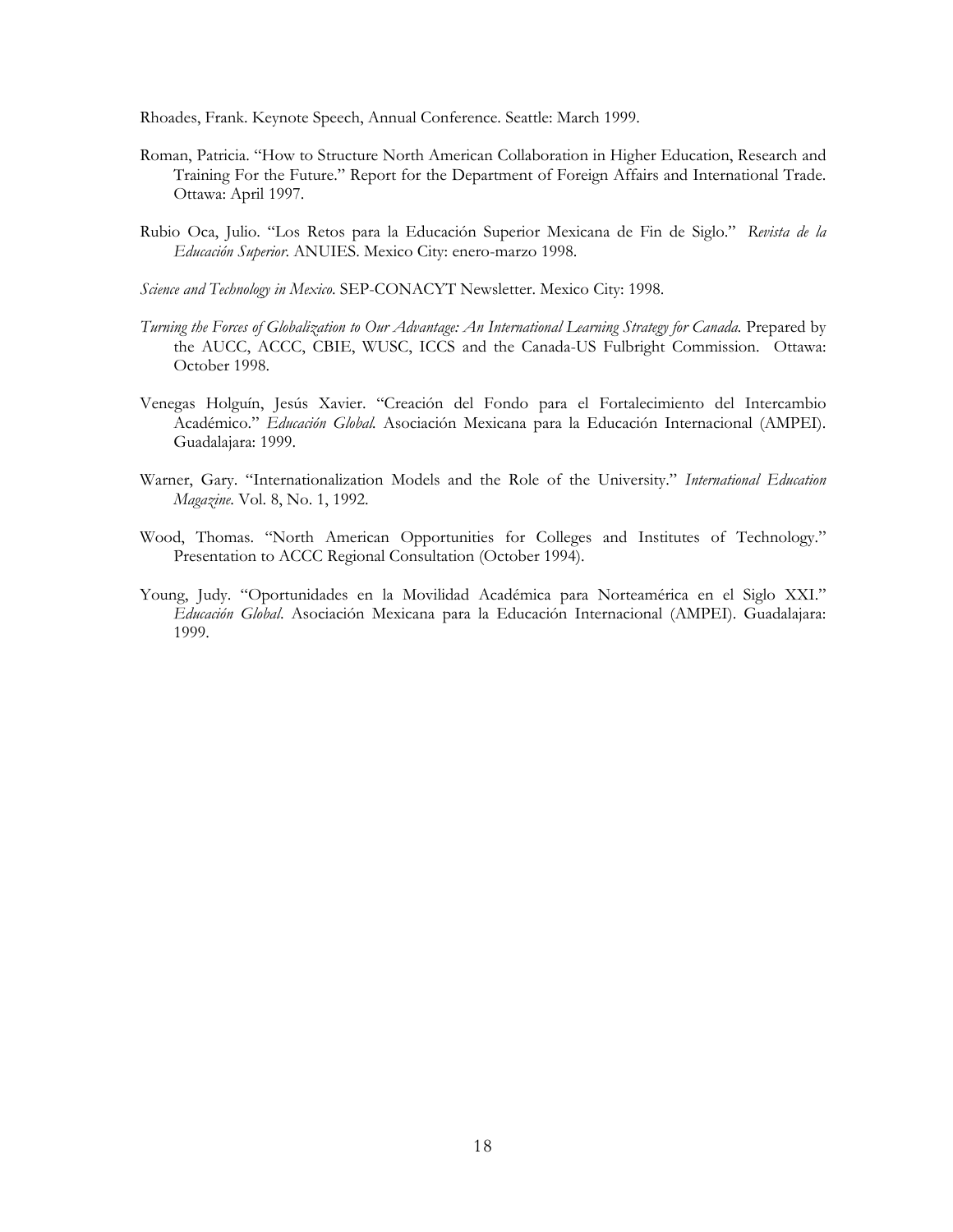## **Commonly Used Acronyms in North American Higher Education**

**~~~~** 

#### **Listado de Siglas**   $\sim\sim\sim\sim$

### **Abréviations couramment utilisées dans l'enseignement supérieur nord-américain**

|                    | English                                                                     | español                                                                                      | français                                                                                      |
|--------------------|-----------------------------------------------------------------------------|----------------------------------------------------------------------------------------------|-----------------------------------------------------------------------------------------------|
| <b>ABET</b>        | Accreditation Board for<br>Engineering and<br>Technology                    | Consejo Estadounidense<br>para la Acreditación de<br>Programas de Ingeniería y<br>Tecnología | Conseil pour<br>l'accréditation pour les<br>programmes en génie et en<br>technologie          |
| <b>ACCC</b>        | Association of Canadian<br>Community Colleges                               | Asociación Canadiense de<br>Colegios Comunitarios                                            | Association des collèges<br>communautaires du<br>Canada                                       |
| <b>ACE</b>         | American Council on<br>Education                                            | Consejo Estadounidense<br>de la Educación Superior                                           | Conseil américain pour<br>l'enseignement supérieur                                            |
| <b>ALENA</b>       | North American Free<br>Trade Agreement                                      | Tratado Trilateral de Libre<br>Comercio de América del<br>Norte                              | Accord de libre-échange<br>nord-américain                                                     |
| <b>ALO</b>         | Association Liaison Office                                                  | Oficina Estadounidense de<br>Coordinación de las<br>Asociaciones de la<br>Educación Superior | Association pour la<br>Coordination de<br>l'enseignement supérieur                            |
| <b>AMPEI</b>       | Mexican Association for<br>International Education                          | Asociación Mexicana para<br>la Educación Internacional                                       | Association mexicaine<br>pour l'éducation<br>internationale                                   |
| <b>ANUIES</b>      | Mexican National<br>Association of Higher<br><b>Education Institutions</b>  | Asociación Nacional de<br>Universidades e<br>Instituciones de<br>Educación Superior          | Association nationale des<br>universités et des<br>établissements<br>d'enseignement supérieur |
| <b>AUCC</b>        | Association of Universities<br>and Colleges of Canada                       | Asociación de Colegios y<br>Universidades de Canadá                                          | Association des<br>Universités et Collèges du<br>Canada                                       |
| <b>BORDER PACT</b> | Border Partners in Action                                                   | Pacto Fronterizo: Red de<br>Universidades de la<br>Frontera México Estados-<br>Unidos        | Réseau d'universités de la<br>frontière mexicano-<br>américaine                               |
| <b>CACEI</b>       | Mexican Commission for<br>Accreditation of Schools<br>of Engineering        | Comisión para la<br>Acreditación de Escuelas<br>de Ingeniería                                | Commission d'agrément<br>des écoles d'ingénieurs                                              |
| CBIE/BCEI          | Canadian Bureau for<br>International Education                              | Oficina Canadiense para la<br>Educación Internacional                                        | Bureau canadien de<br>l'éducation internationale                                              |
| <b>CENEVAL</b>     | Mexican Center for<br>Evaluation of Higher<br>Education                     | Centro Nacional para la<br>Evaluación de la<br>Educación Superior                            | Centre national<br>d'évaluation de<br>l'enseignement supérieur                                |
| <b>COMPI</b>       | Mexican Committees for<br>the International Practice<br>of Professions      | Comité Mexicano para la<br>Práctica Internacional                                            | Comité mexicain de la<br>pratique internationale                                              |
| <b>CONACYT</b>     | Mexican National Council<br>on Science and<br>Technology                    | Consejo Nacional de<br>Ciencia y Tecnología                                                  | Conseil national de la<br>science et de la<br>technologie                                     |
| <b>CONAEVA</b>     | Mexican National<br>Commission for the<br>Evaluation of Higher<br>Education | Comisión Nacional para la<br>Evaluación de la<br>Educación Superior                          | Commission nationale<br>pour l'évaluation de<br>l'enseignement supérieur                      |